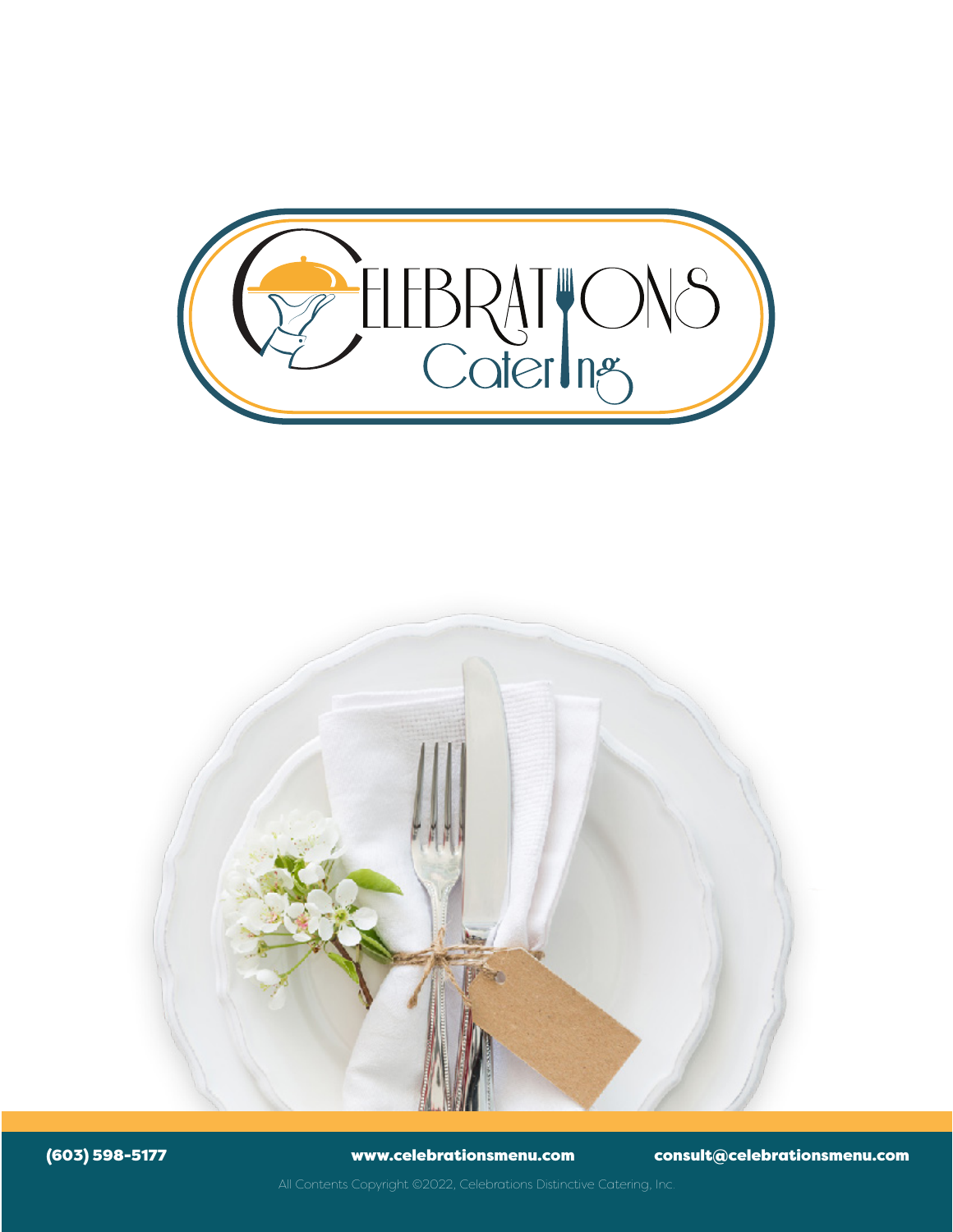

| <b>All Occasion Buffets</b>      |  |
|----------------------------------|--|
|                                  |  |
|                                  |  |
|                                  |  |
|                                  |  |
| <b>Wedding Buffets</b>           |  |
|                                  |  |
|                                  |  |
|                                  |  |
|                                  |  |
|                                  |  |
|                                  |  |
|                                  |  |
| <b>Cocktail Style Receptions</b> |  |
|                                  |  |
|                                  |  |
|                                  |  |
|                                  |  |
|                                  |  |
|                                  |  |
|                                  |  |
|                                  |  |
|                                  |  |
|                                  |  |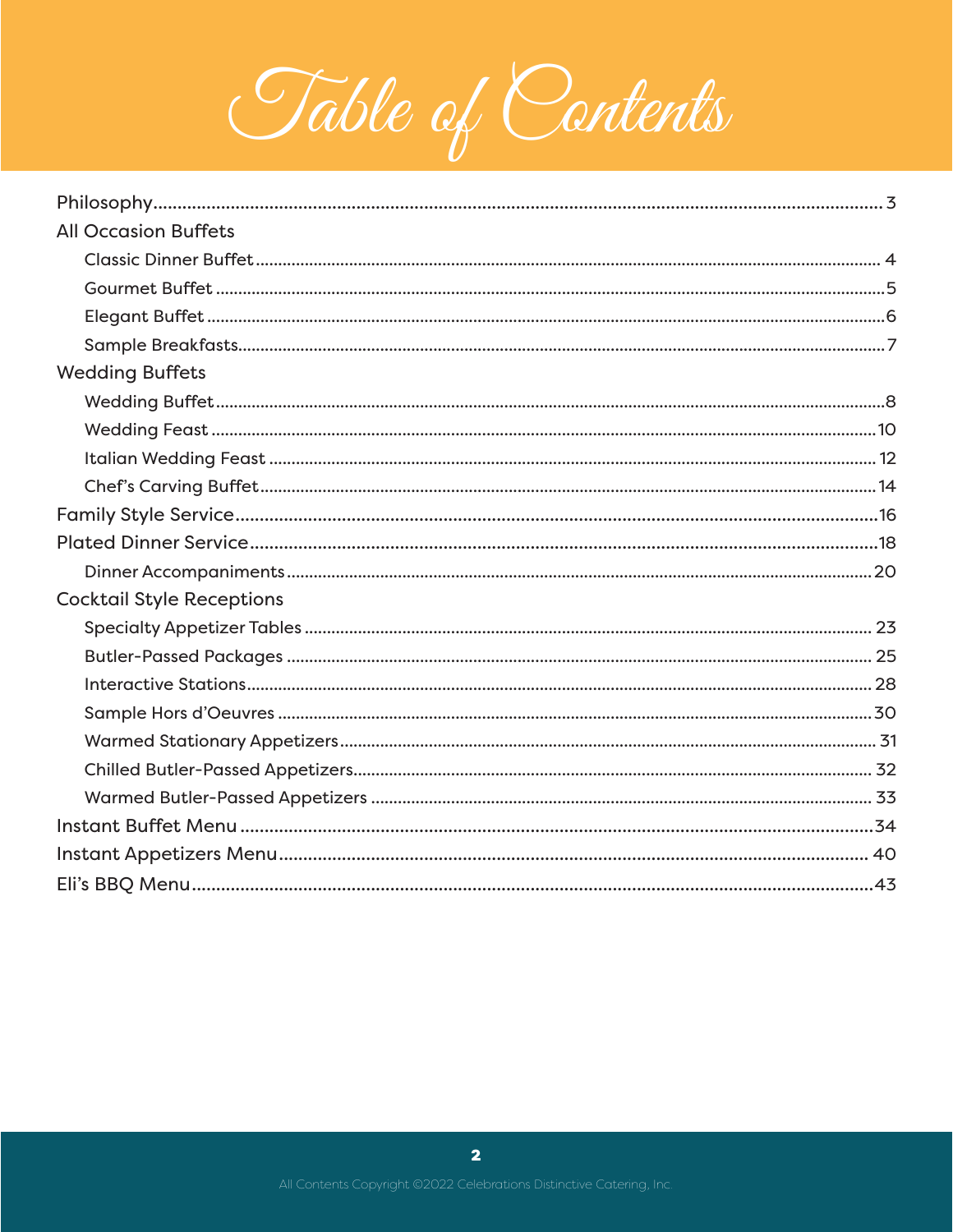

At Celebrations, we work closely with you to create an occasion you and your guests will long remember. For parties large or small, elaborate or simple, our philosophy remains the same:

## *"We select only the finest and freshest ingredients. We prepare and serve your food professionally, using innovative and traditional recipes and qualified personnel."*

With over 30 years of culinary experience and surpassing 10,000 events, Celebrations has set a standard for food service excellence in NH and surrounding states. Our kitchen has won numerous awards for outstanding recipes and food presentation.

We've designed numerous menu packages to offer you a great starting place from which you can personalize your own unique menu. Our team can help customize your menu to reflect your individuality and tastes.

Our customer service team will carefully guide you through each step of the planning process, taking the time to listen to your ideas and answer all questions. We understand everyone has their own budget, and we will happily work within yours wherever possible.

We offer additional services, including licensed and insured bartending, china service and handling, rental coordination, day-of event planning and vendor coordination. Please speak with our customer service team for details regarding additional services as well as our policies and terms.

## *Our mission is to make your event go as smoothly as possible from start to finish, so you can relax, enjoy, and celebrate the day.*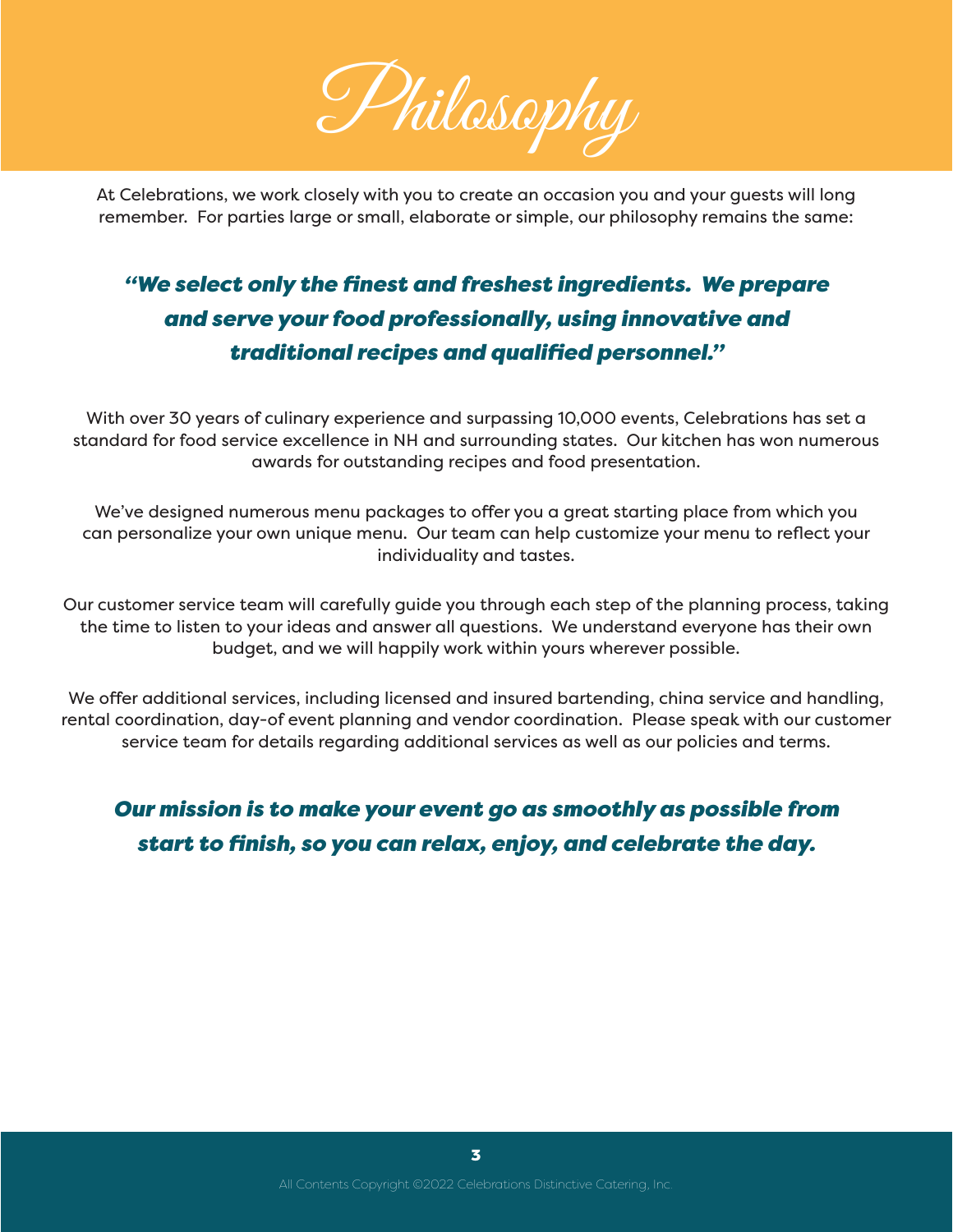Classic Dinner Buffet

*This is Celebrations' Classic Dinner Buffet - reasonably priced; yet elegant.*

## *Fresh Garden Salad*

Crisp lettuce greens tossed with garden vegetables and our house balsamic vinaigrette

## *Pasta Primavera Salad*

Assorted pasta mixed with fresh vegetables, peppers and olives marinated in an herbed vinaigrette

## *Beef Bourguignon*

Tender morsels of beef and mushrooms braised in a Burgundy wine Espagnol sauce

## *Lemon Tarragon Chicken*

Marinated chicken breast morsels sauteed and finished with a delicious lemon tarragon cream sauce

## *Herbed Rice Florentine*

Long grain rice with fresh herbs and spinach

## *Roasted Green Beans with Dill*

Whole green beans cooked to perfection and seasoned with dill and fresh garlic

## *Artisan Breads and Rolls*

Fresh baked old world bread and roll assortment and creamery butter

Starting at \$19.95 per person

*We encourage you to personalize this menu with your own choices of salads, entrées, side dishes and dessert. Please talk with your Celebrations sales consultant.*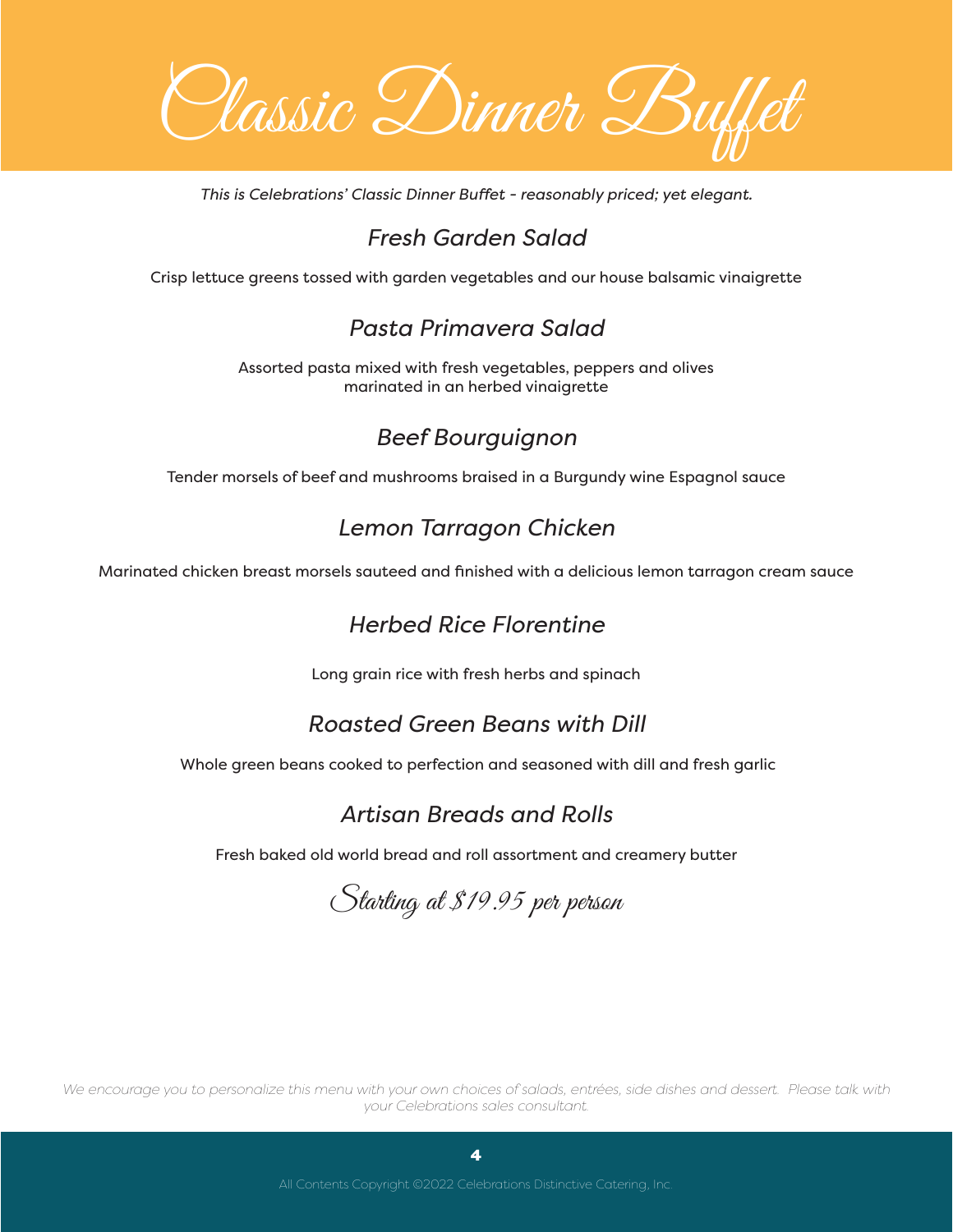Gourmet Buffet

*Our Gourmet Buffet is ideal for large groups of all ages.* 

## *Caesar Salad*

Fresh cut romaine lettuce tossed with Bermuda onions, Parmesan cheese, homemade croutons and our own authentic creamy Caesar dressing

## *Red Bliss Potato Salad*

Our homemade version of this classic includes fresh herbs, mayonnaise, celery, onions and bell peppers

#### *Swedish Meatballs*

Cocktail-size beef meatballs served in a tasty European style sour cream sauce

## *Chicken Mushroom Fricassee*

Boneless marinated chicken breast morsels sautéed and finished with a delicious mushroom cream sauce

## *Assorted Gourmet Wraps*

Artisan wraps filled with grilled sirloin, herbed seasoned turkey breast, Black Forest ham, Cape Cod chicken salad, and vegetarian

## *Chips & Condiments*

Crisp potato chips, mayonnaise and mustard, pickles and olives

## *Herbed Rice Pilaf*

Our own savory rice pilaf with orzo, spinach and herbs

Starting at \$19.95 per person

*We encourage you to personalize this menu with your own choices of salads, entrées, side dishes and dessert. Please talk with your Celebrations sales consultant.*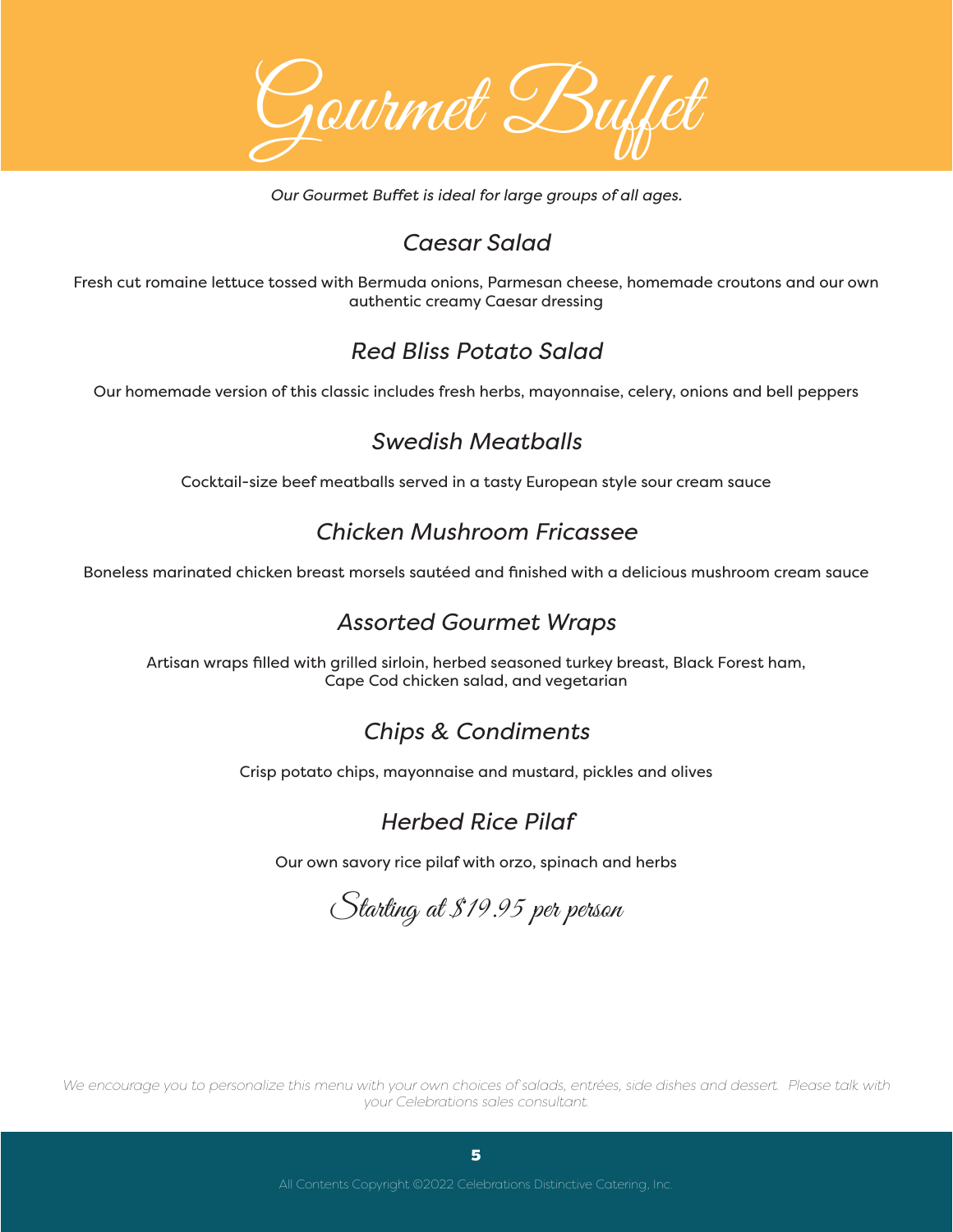

*Treat your guests to our Elegant Buffet served with our premium disposable plates and stainless steel flatware.* 

## *Field Green Salad*

Baby lettuce and mesclun tossed with garden vegetables, homemade croutons and our house dressing

## *Orzo Insalata*

A Mediterranean presentation of delicious rice-shaped pasta and marinated Tuscan style vegetables

## *Sirloin Bordelaise*

Tender sliced sirloin served with a red wine mushroom demi-glace

## *Medallions of Chicken and Artichokes*

Seared chicken breast medallions combined with marinated artichoke hearts finished with Parma ham and thyme in light wine sauce

## *Caramelized Rosemary Red Bliss Potatoes*

Red new potatoes seasoned with fresh rosemary and garlic then oven browned

## *Fresh Seasonal Vegetable Mélange*

A medley of summer and zucchini squash, broccoli, carrots and red bell peppers cooked to perfection and lightly seasoned with fresh herb butter

## *Artisan Breads and Rolls*

Fresh baked old world bread and roll assortment and creamery butter

Starting at \$30.95 per person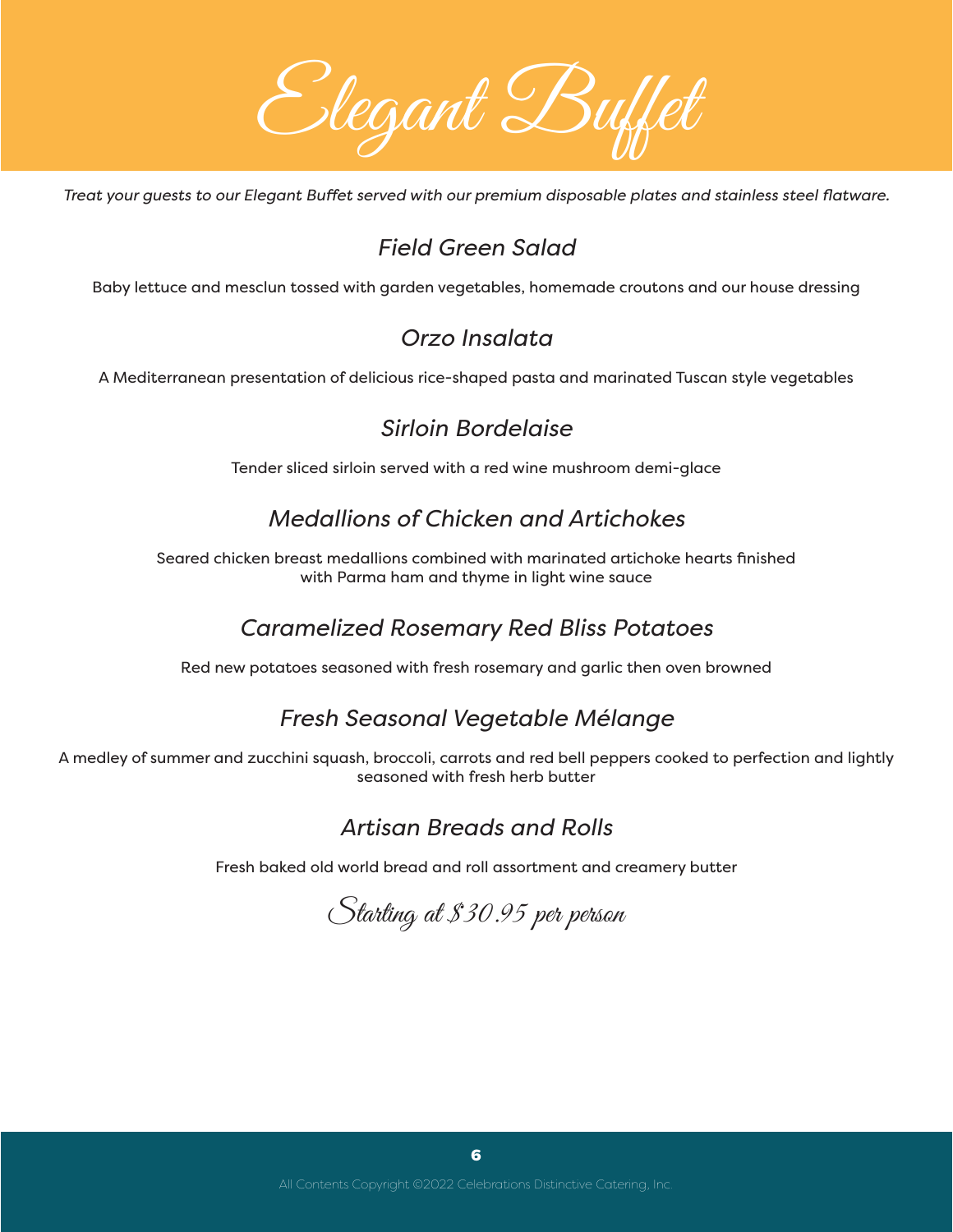

#### *Classic Breakfast Buffet*

Fresh Seasonal Fruit Salad

Scrambled Eggs

Bacon, Sausage or Virginia Ham

**Homefries** 

Assorted Breakfast Pastries and Breads

Orange Juice and Cranberry Juice

Coffee, Tea & Decaf

#### *Classic Brunch*

Fresh Seasonal Fruit Salad

Fresh Garden Salad

Assorted Fancy Mini Sandwiches

Quiche Lorraine or Breakfast Strata

Assorted Breakfast Pastries and Breads

Orange Juice and Cranberry Juice

Coffee, Tea & Decaf

## *A Breakfast Lover's Dream*

Fresh Seasonal Fruit Salad

French Toast or French Toast Casserole

Scrambled Eggs with Toppers

Choice of Two: Bacon, Sausage or Virginia Ham

Homefries

Orange Juice and Cranberry Juice

Coffee, Tea & Decaf

*Contact your Celebrations Sales Consultant for more information, or build your own breakfast from our Instant Buffet menu.*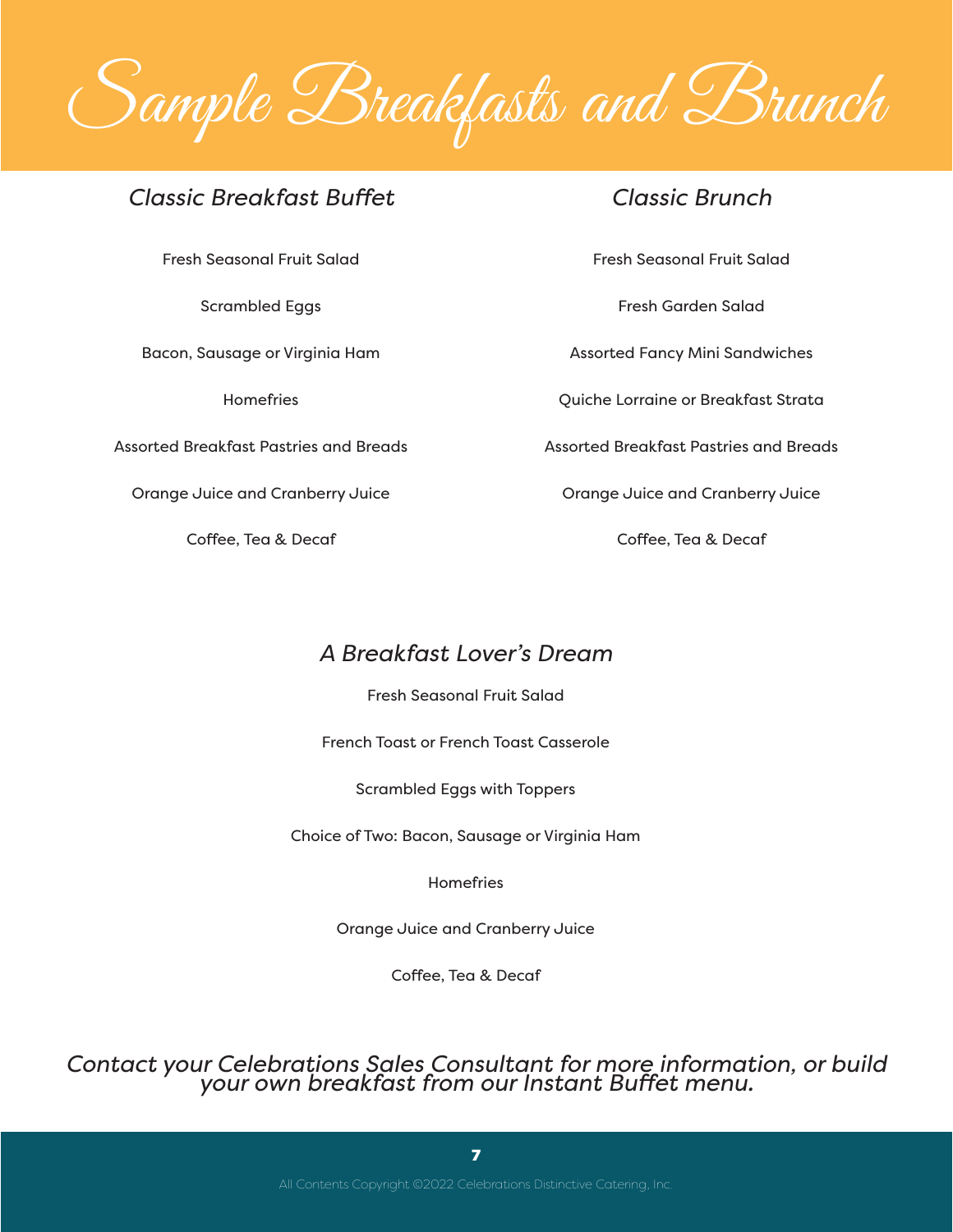

Stationary Appetizers

## *Assorted Cheese and Fresh Fruit Display with Crudité of Vegetables and Dip*

A variety of domestic and imported cheeses and fresh seasonal fruits, elegantly arranged and served with artisan crackers. Fresh cut vegetables attractively displayed and served with a complimentary dip

#### *Mediterranean Platter*

With hummus, tatziki, housemade pita chips and bite-sized grilled vegetables

ADD 6 BUTLER-PASSED HORS D'OEUVRES

Starting at \$7.95 per person.



*Field Green Salad* 

Baby lettuce and mesclun tossed with garden vegetables, homemade croutons and our house dressing



#### *Sirloin Bordelaise*

Tender, sliced sirloin served with a red wine mushroom demi-glace

*Herb-Rubbed Grilled Chicken* 

Boneless chicken breast marinated in fresh herbs then wood-grilled to perfection

## *Tortellini Fresco or Seasonal Pasta Selection*

Cheese filled tortellini tossed with diced Roma tomatoes, roasted garlic, a chiffonade of fresh basil, and sweet red peppers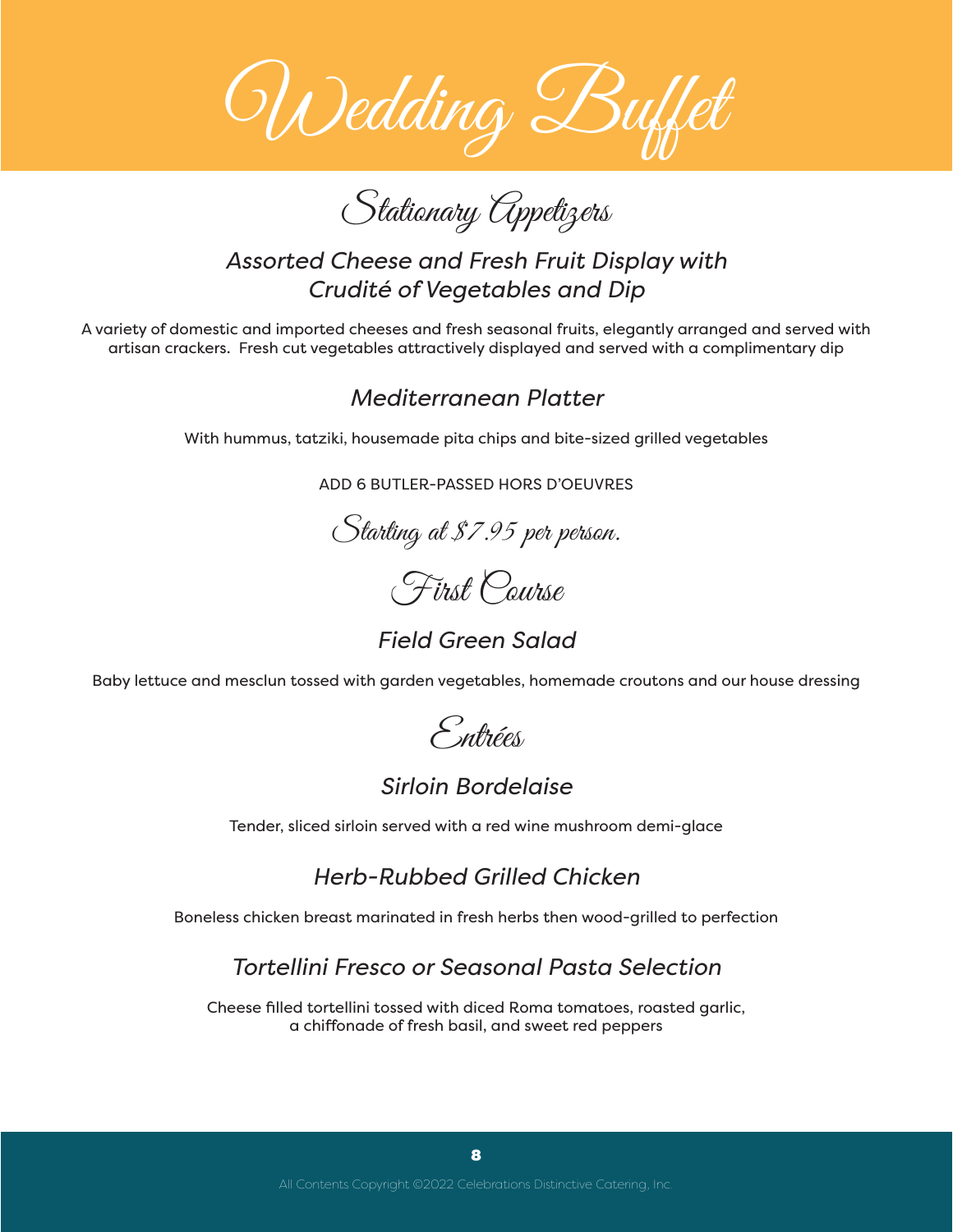

Accompaniments

*Vegetarian Rice Pilaf*

Long grain rice with orzo and herbs prepared with vegetable stock

## *Fresh Seasonal Vegetable Mélange*

A medley of summer and zucchini squash, broccoli, carrots and red bell peppers cooked to perfection and lightly seasoned

## *Artisan Breads and Rolls*

Fresh baked old world bread and roll assortment and creamery butter



## *Client's Wedding Cake*

Cut, plated and served buffet style

## *Coffee, Tea and Decaf*

A full-bodied blend of Arabica coffee and fresh herbal teas

Starting at \$48.95 per person

*Comes with China dinner plate, disposable appetizer and dessert plates and stainless steel flatware. You can also add full China service and/or table linens. Allow your menu to reflect your vision of the day by customizing salad, entrées and sides. Please speak with your Celebrations sales consultant.*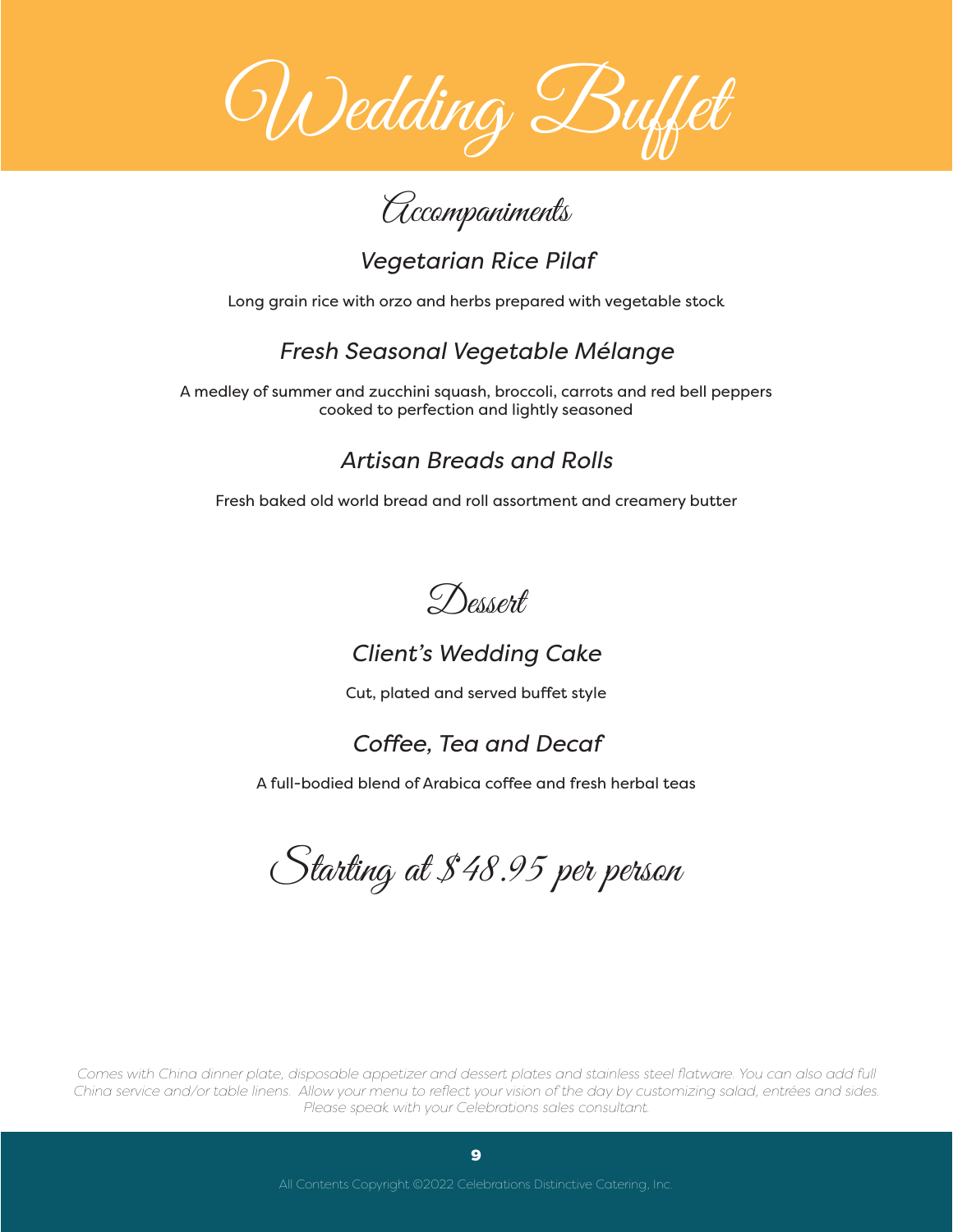

Stationary Appetizers

*Charcuterie Table Display*

Natural wood boards displaying an elaborate assortment of salamis, sausages and smoked meats including imported and handcrafted Prosciutto Di Parma, coppa and salami. Accompanied with imported and local cheeses; fresh fruit; imported olive melange; grilled vegetables, crudité and aioli. Served with baguette slices, whole grain breads, crackers and and mustards.

ADD 6 BUTLER-PASSED HORS D'OEUVRES

Starting at \$7.95 per person.

First Course

## *Organic Field Greens with Berries*

Organic field greens tossed with toasted almonds, gorgonzola, fresh strawberries, and fresh vinaigrette



## *Wood-Grilled Sirloin Steak Americaine*

Tender grilled sirloin garnished with Parma ham, baby spinach, blue cheese and roasted red peppers

## *Rosemary Sage Chicken Medallions*

Boneless medallions of chicken expertly seasoned with fresh rosemary, sage and extra virgin olive oil. Wood-grilled until moist and succulent

## *Seafood Imperial*

#### Real crab meat, shrimp and scallops in a white wine cream sauce with roasted red peppers and artichoke hearts

*Comes with China dinner plate, disposable appetizer and dessert plates and stainless steel flatware. You can also add full China service and/or table linens. Allow your menu to reflect your vision of the day by customizing salad, entrées and sides. Please speak with your Celebrations sales consultant.*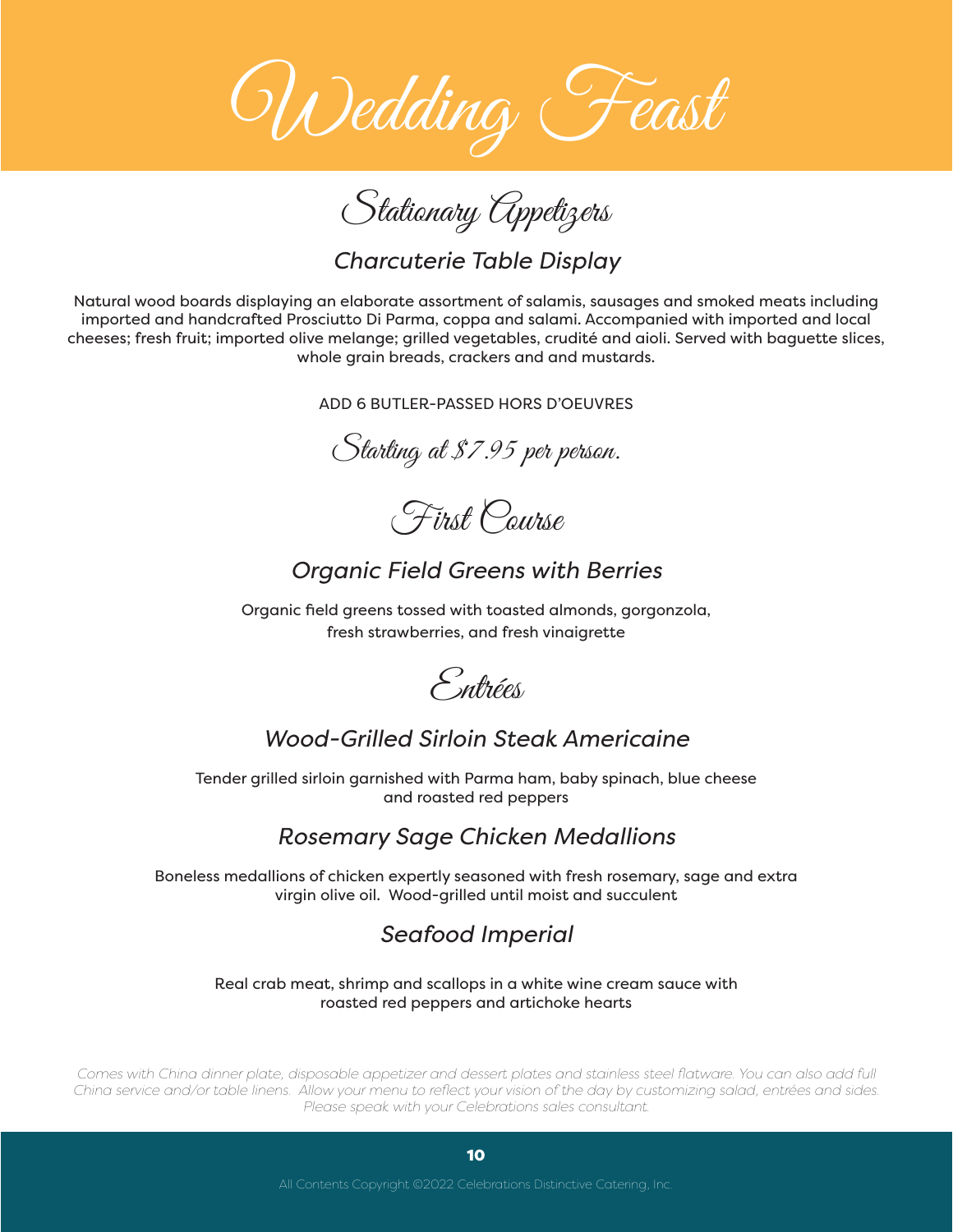



Savory rice with orzo, spinach and fresh herbs

## *Caramelized Red Bliss Potatoes*

Red potatoes seasoned with fresh rosemary and garlic and gently oven browned

## *Fresh Asparagus Medley*

Tender asparagus, roasted red peppers and other seasonal fresh vegetables sautéed with creamery butter and fresh herbs, served al dente and drizzled with a sweet and savory balsamic glaze

## *Artisan Breads and Rolls*

Fresh baked old world bread and roll assortment and creamery butter



## *Client's Wedding Cake*

Cut, plated and served buffet style

## *Coffee, Tea and Decaf*

A full-bodied blend of Arabica coffee and fresh herbal teas

Starting at \$53.95 per person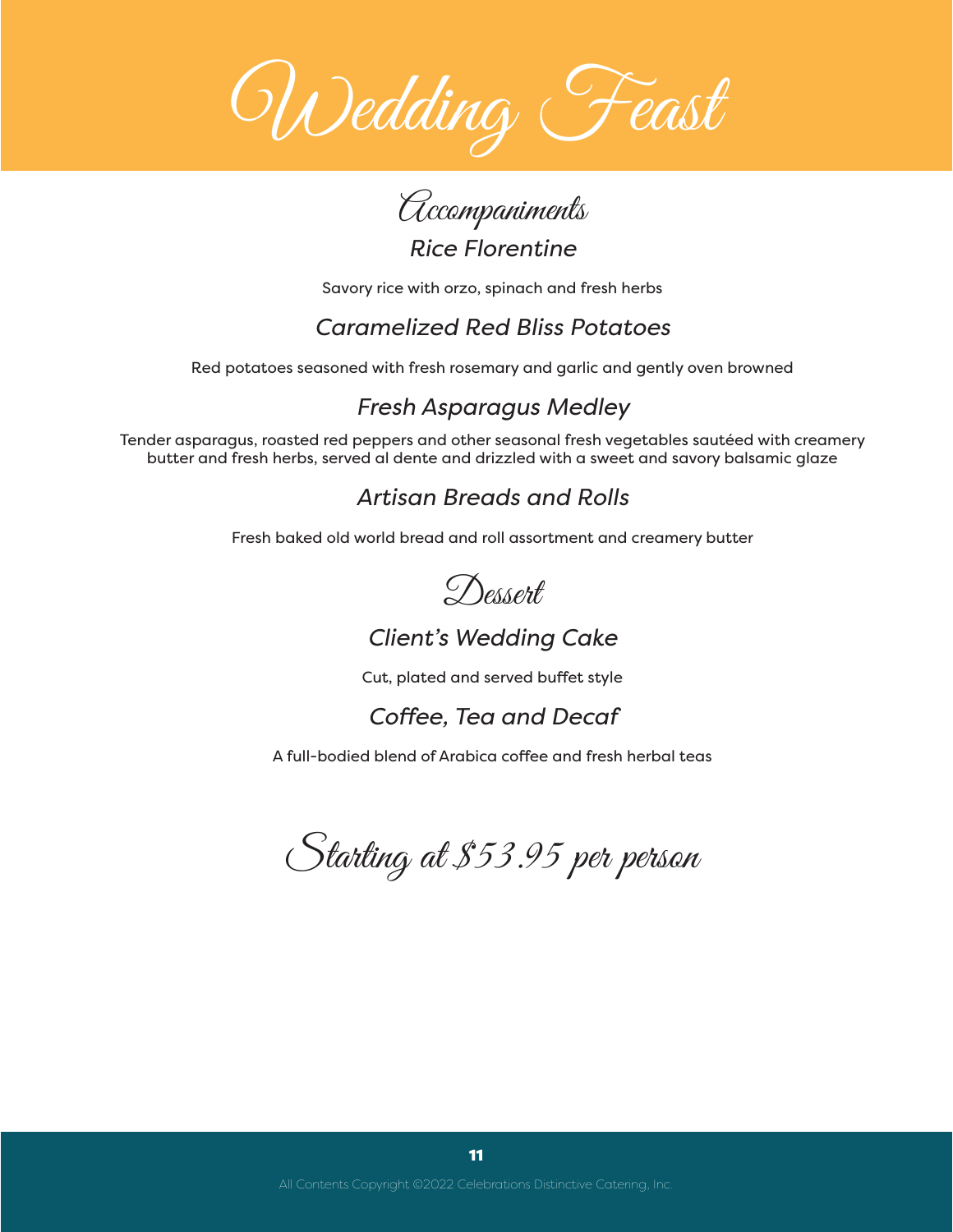Italian Wedding Feast

Stationary Appetizers

*Celebrations' Antipasti Display*

Imported cheeses, fresh sliced fruit, crudité and dips, hummus and tapenades, cocktail Stromboli, marinated and grilled vegetables, tortellini, and other whims of the Chef, served with fresh artisan breads and crackers. Everything is arranged in a fancy free-flow table display, which will treat your guests to a feast for their taste buds as well as their eyes.

ADD 6 BUTLER-PASSED HORS D'OEUVRES

Starting at \$7.95 per person.

First Courses

*Caesar Salad*

Fresh cut romaine lettuce tossed with Bermuda onions, Parmesan cheese, homemade croutons and our own authentic creamy Caesar dressing

#### *Florentine Orzo Salad*

Rice shaped pasta, roasted fresh spinach and vegetables tossed in balsamic vinaigrette with Parmigiano-Reggiano

Entrées

#### *Chicken Piccata*

Boneless breast of chicken in a light lemon and caper butter sauce. Finished with fresh parsley

#### *Spinach and Gorgonzola Manicotti*

Fresh pasta rolls filled with spinach, ricotta and gorgonzola. Baked with Celebrations' homemade marinara and topped with melted cheese

*Comes with China dinner plate, disposable appetizer and dessert plates and stainless steel flatware. You can also add full China service and/or table linens. Allow your menu to reflect your vision of the day by customizing salad, entrées and sides. Please speak with your Celebrations sales consultant.*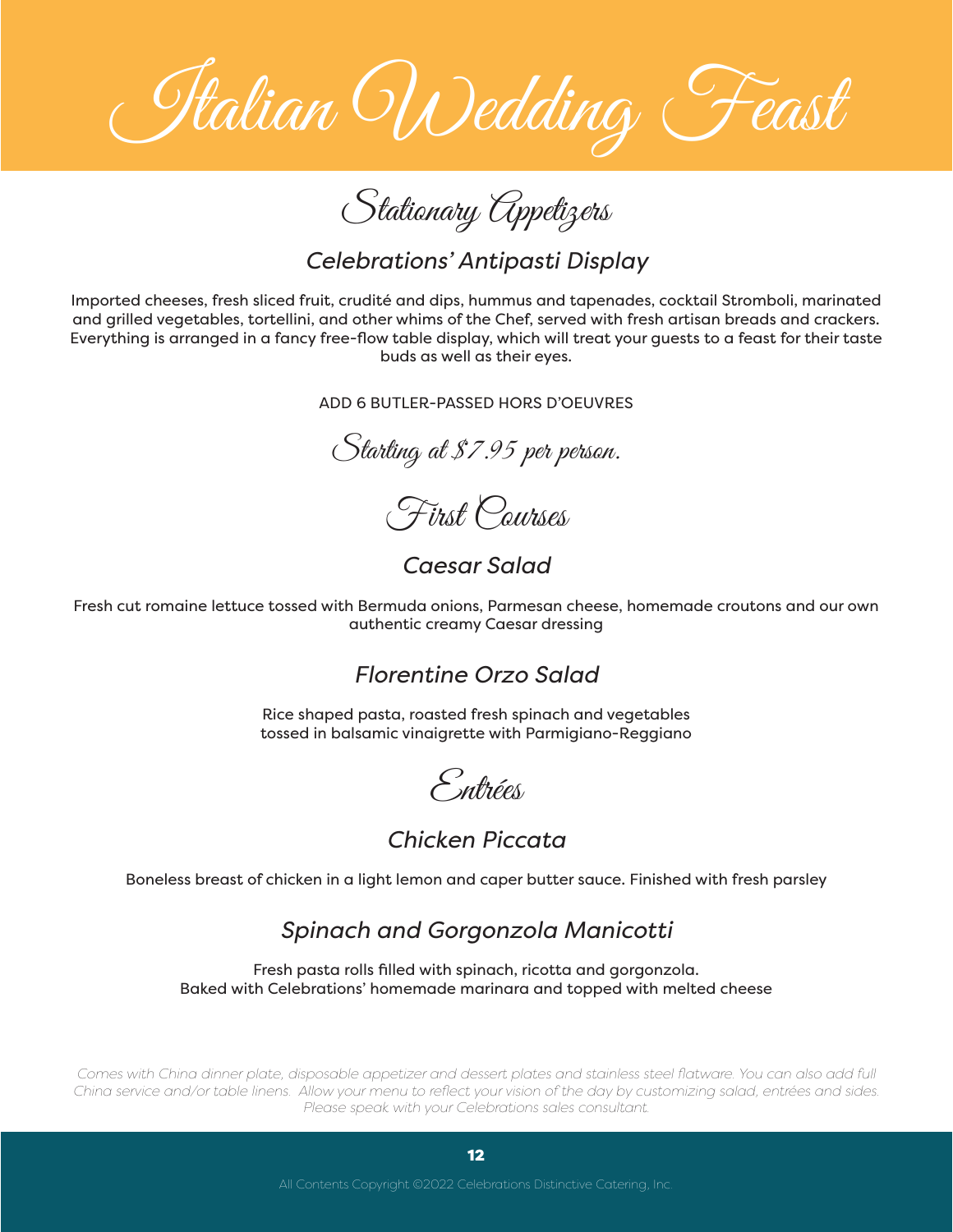Italian Wedding Feast

#### *Sirloin Steak Cassalinge*

Tender sirloin, wood-grilled with roasted peppers, caramelized onions and portobello mushrooms, finished in a Marsala demi-glace

Accompaniments

#### *Riso Milanese*

Creamy Italian rice with Reggiano Parmesan cheese and fresh herbs

#### *Rosemary Red Bliss Potatoes*

Red potatoes seasoned with fresh rosemary and garlic and gently oven browned

#### *Tuscan Vegetable Medley*

Zucchini, summer squash and roasted red peppers drizzled with extra virgin olive oil and a delicious Balsamic glaze

#### *Artisan Breads and Rolls*

Fresh baked old world bread and roll assortment and creamery butter



#### *Client's Wedding Cake*

Cut, plated and served buffet style

*Coffee, Tea and Decaf*

A full-bodied blend of Arabica coffee and fresh herbal teas

Starting at \$53.95 per person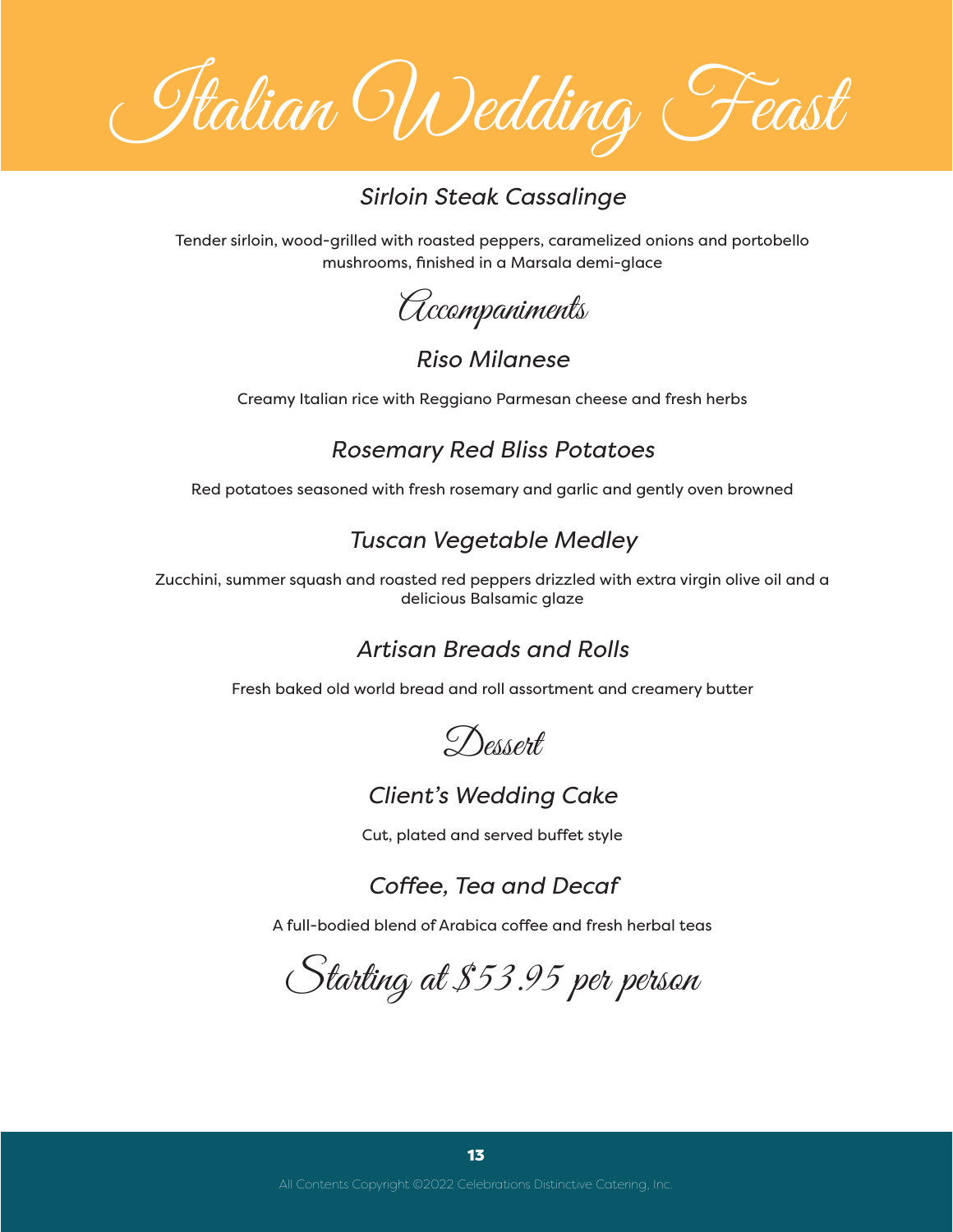

Stationary Appetizer

#### *Celebrations' Mezze Display*

Hummus, pita chips, fresh pita chips, imported cheese from around the Mediterranean, grilled marinated vegetables, roasted tomato and eggplant dip, creamy garlic dip, herb-marinated olives and feta with preserved lemons, artichoke hearts with capers and garbanzo, dolmades, and other whims of the Chef

ADD 6 BUTLER-PASSED HORS D'OEUVRES

Starting at \$7.95 per person.

First Course

*Mediterranean Salad*

Crisp lettuce greens and garden vegetables tossed with our homemade lemon, olive oil herb dressing served with feta cheese and pitted Kalamata olives

Entrées

*Chef's Carving Station*

Tender sirloin seasoned with garlic, salt, and pepper; slow cooked and served medium rare. Served with horseradish crème fraîche

Fresh turkey breast roasted until moist and tender.

Lean pork loin served with apple chutney.

Meats are hand carved in front of your guests by our uniformed Chef.

Carving Station Enhancements

Talk with your Sales Consultant about customizing your Carving Station.

*Comes with China dinner plate, disposable appetizer and dessert plates and stainless steel flatware. You can also add full China service and/or table linens. Allow your menu to reflect your vision of the day by customizing salad, entrées and sides. Please speak with your Celebrations sales consultant.*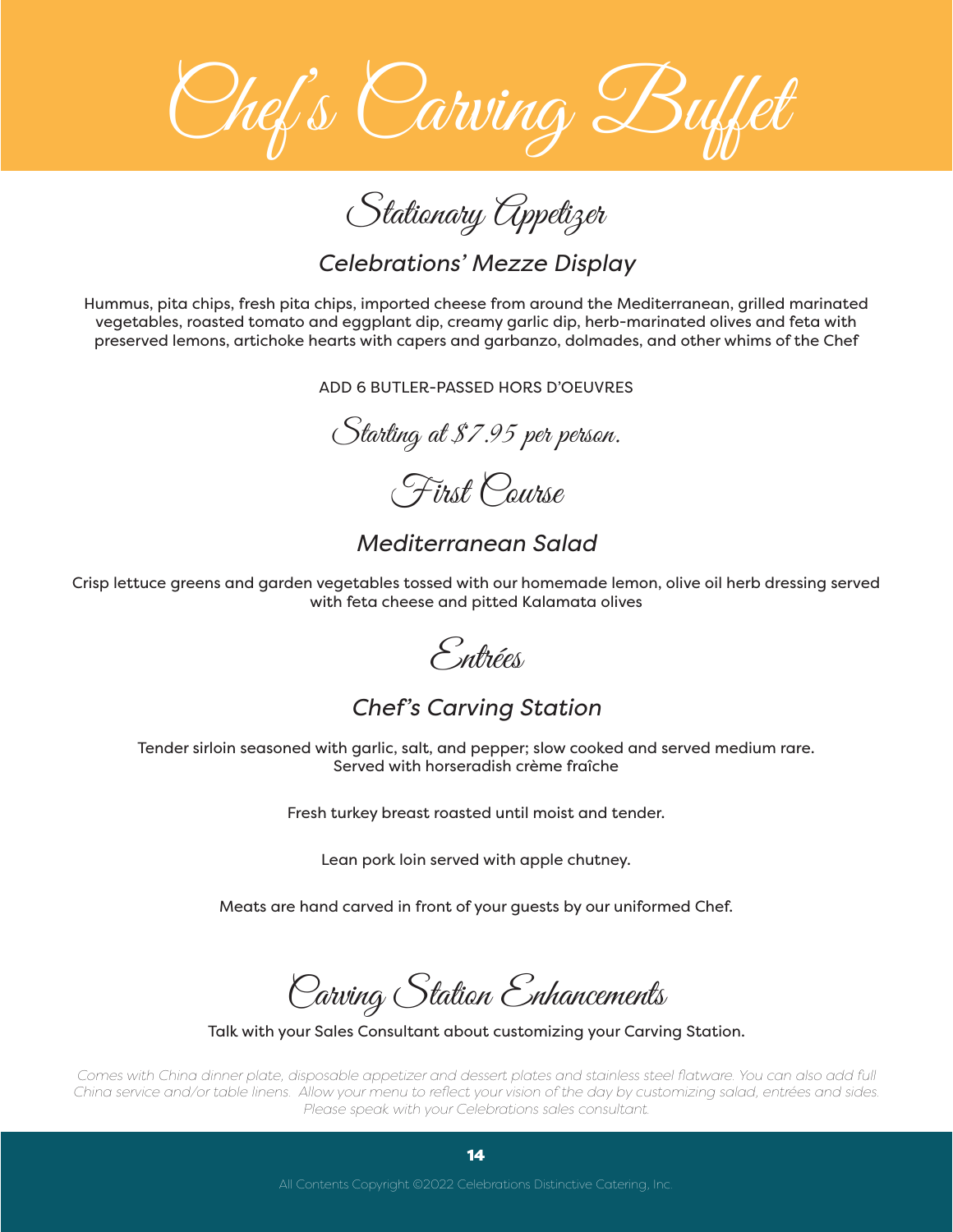

# Accompaniments

## *Gemelli Pesto Alfredo*

Spiral pasta with red peppers and artcihoke hearts tossed in our homemade creamy basil pesto sauce

## *Local Vegetable Saut*é

A medley of squash, zucchini, carrots and red bell peppers, local when available, cooked to perfection in a lightly seasoned olive oil

## *Artisan Breads & Rolls*

Fresh baked old world bread and roll assortment with creamery butter

Dessert

## *Client's Wedding Cake*

Cut, plated and served buffet style

## *Coffee, Tea and Decaf*

A full-bodied blend of Arabica coffee and fresh herbal teas

Starting at \$54.95 per person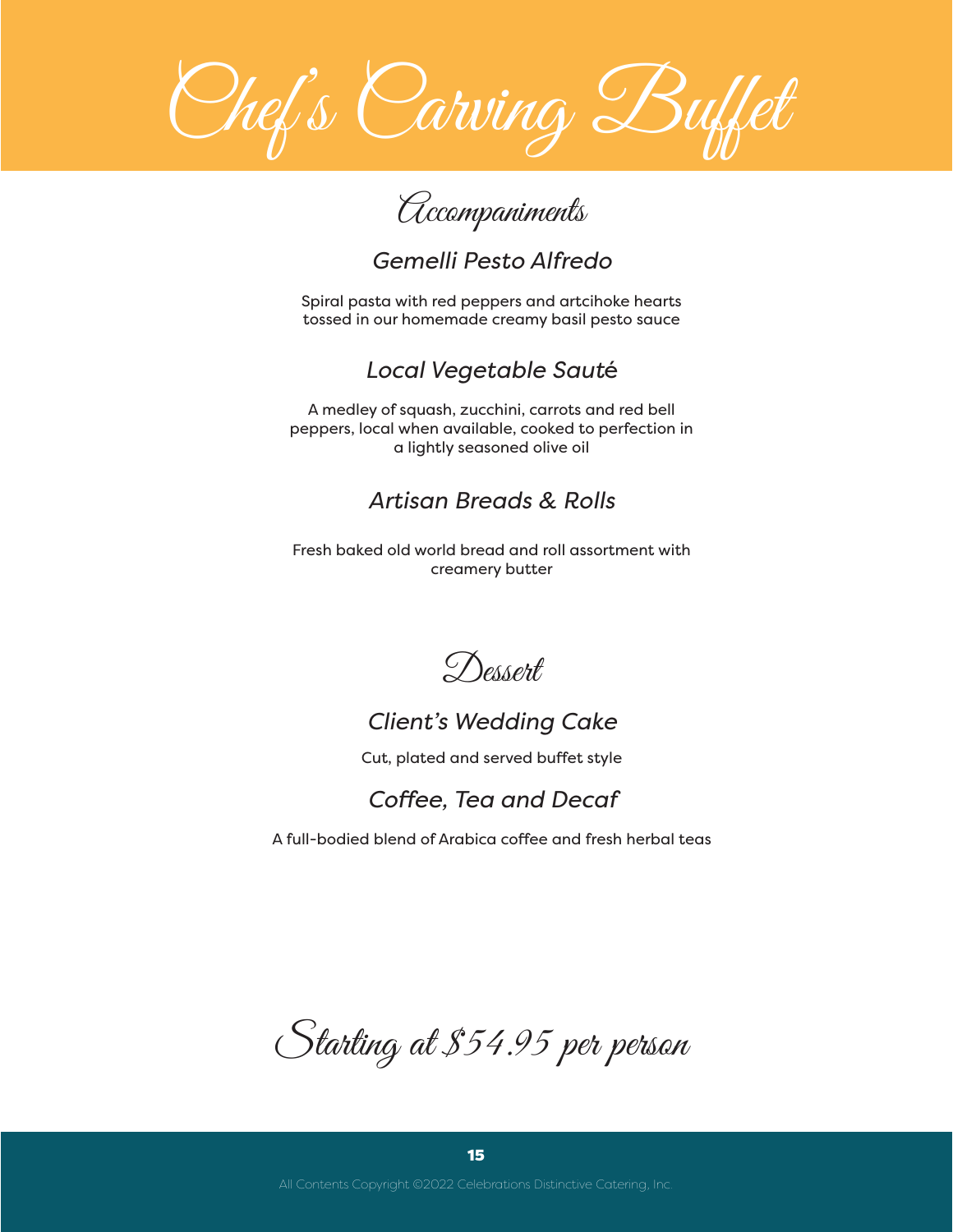"Family Style" Dinner Service

*Just like at home, family-sized platters and bowls are served to each table for guests to help themselves. China service is included. All family-style dinners include choice of salad, entrée, vegetable and side dish. Artisan breads and rolls are also included. Please see the Accompaniments pages for salad and vegetable selections.* 

*You may add appetizers or an additional entrée (priced accordingly). Glassware and a variety of table linens are also available. Please speak with a Celebrations' sales consultant for further details and pricing. See sample menus below.*

First Course

*Choice of Salad* 

Sample Entrées

*Chicken Marsala*

Sautéed breast of chicken finished with Marsala wine and mushroom demi-glace

#### *Roast Sirloin Bordelaise*

Tender sliced sirloin served with a red wine mushroom demi-glace

## *Chicken Piccata*

Boneless breast of chicken with a light lemon and caper butter sauce. Finished with fresh parsley

## *Braised Short Rib*

Pan-seared short ribs braised in red wine with Jardiniere vegetables and baby bella mushrooms

## *Herb-Encrusted Grilled Salmon*

Fresh organic salmon rubbed with fresh herbs and cooked on the wood grill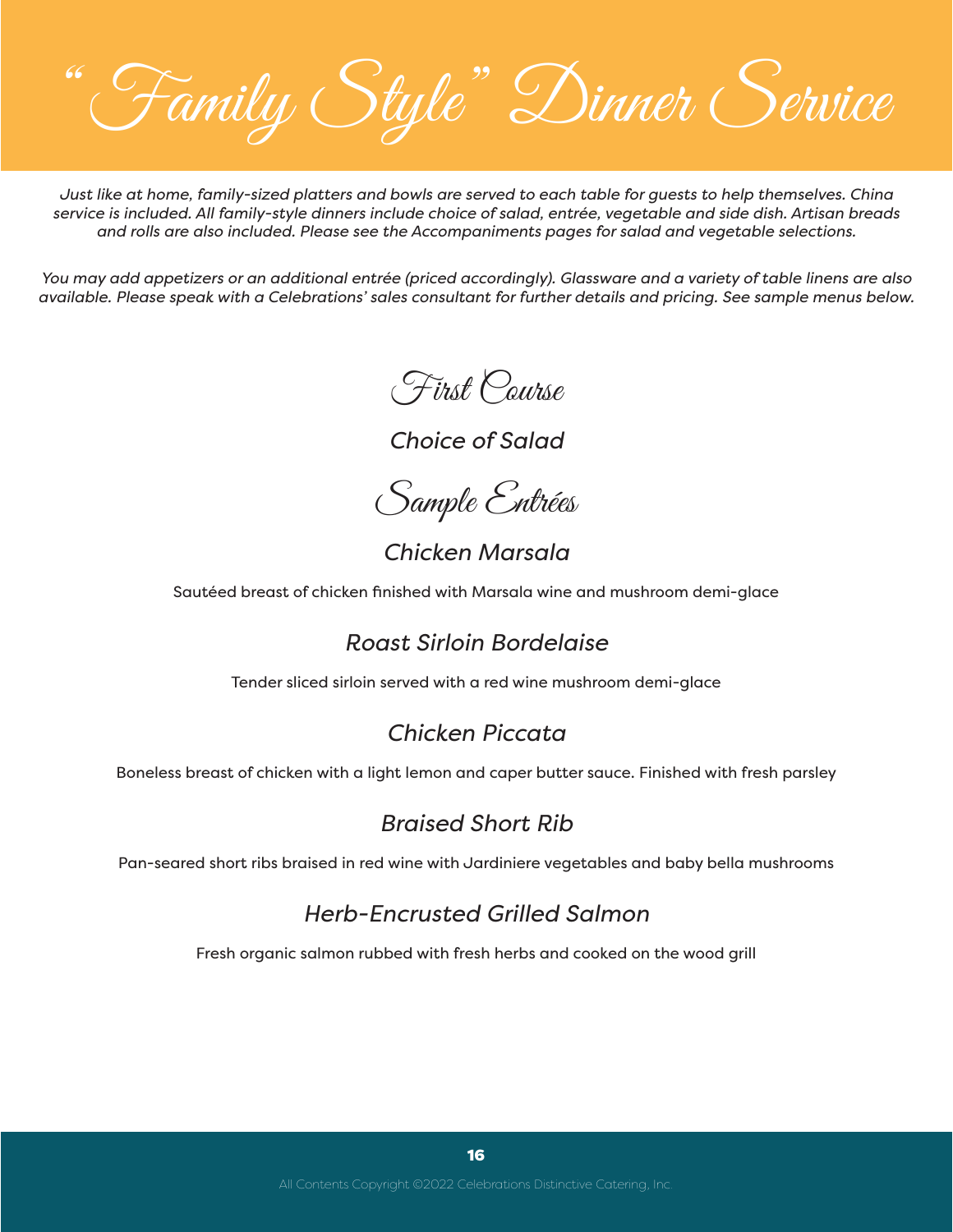"Family Style" Dinner Service

#### *Loin of Pork with Stuffing and Hunter Sauce*

Tender roast pork with traditional sauce made from the pan drippings

#### *Traditional Turkey with All the Fixings*

Moist tender turkey with all the family favorites

*\*Many other entrée options available.*

Accompaniments

*Choice of Homemade Potato or Pasta*

*Choice of Fresh Vegetable*

*Artisan Breads and Rolls* 



*Client's Wedding Cake*

Cut, plated and served buffet style

## *Coffee, Tea and Decaf*

A full-bodied blend of Arabica coffee and fresh herbal teas served buffet style

Starting at \$49.95 per person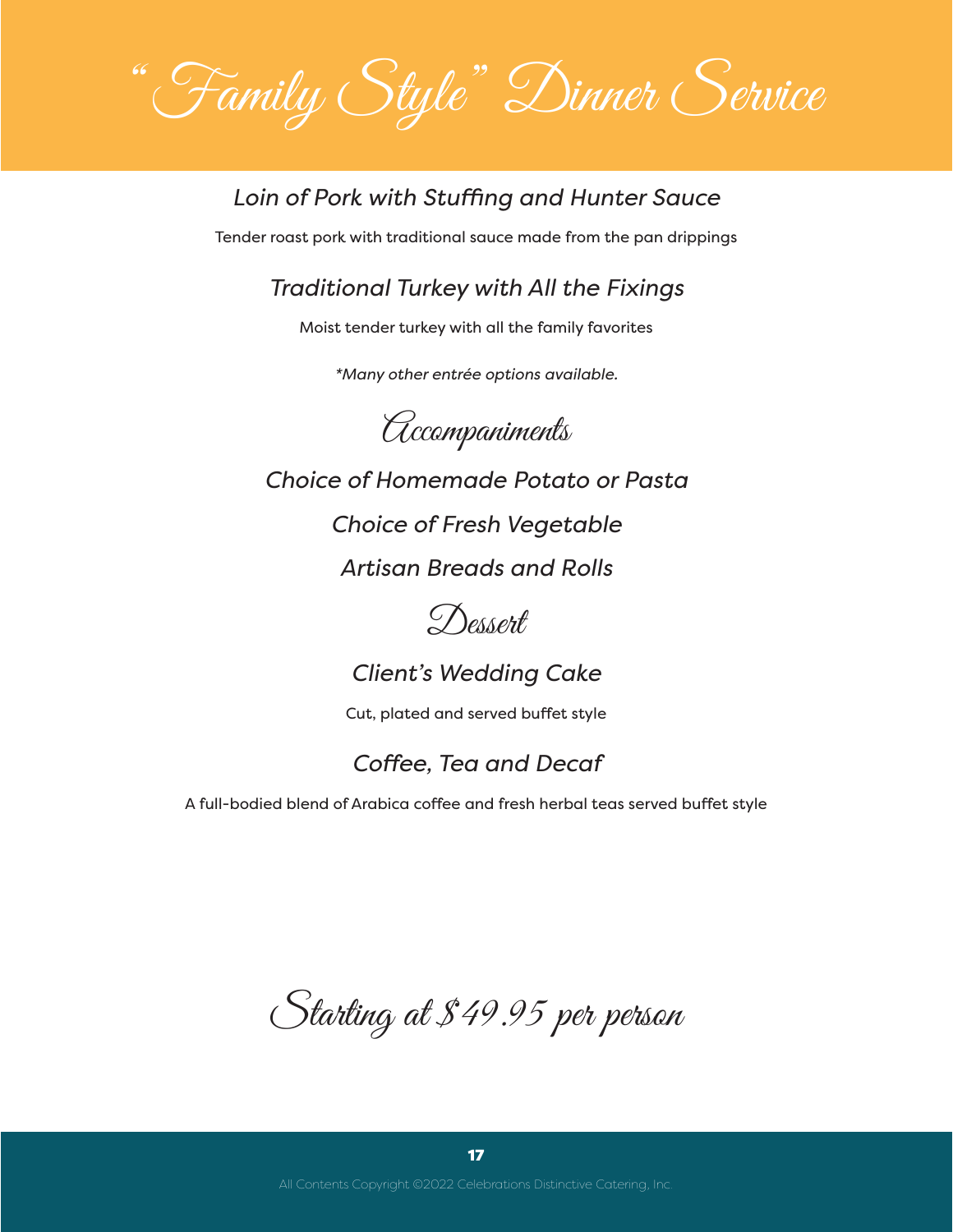Plated Dinner (Service

*Our uniformed waitstaff presents a formal meal to your guests' tableside. From salad to dessert, highlighted by an elegantly presented entrée, Celebrations will work with you to make your formal event one to remember. With your choice of salad, entrée, sides, vegetable and optional dessert, your event planner can customize your dinner to exceed all your expectations. Full china service is included.*

*Many appetizer options available - speak with your Celebrations consultant about adding an eye-catching stationary display before your formal dinner. You may add butler-passed hors d'oeuvres packages as well.*

First Course

*Choice of Salad*

Choice of Entrée

#### *Sliced Sirloin Bordelaise*

Tender sliced sirloin served with a red wine mushroom demi-glace

## *Chèvre-Stuffed Chicken*

Stuffed with grilled asparagus, roasted red peppers and local Vermont Chèvre

*Filet Mignon with Merlot Reduction* 

Wood-grilled filet with merlot veal stock reduction

#### *Statler Chicken Breast with Crabmeat Filling*

Grilled poulet with lump crab in a Dijon marscapone filling

## *Rack of Lamb with Rosemary Demi*

Domestic tender lamb marinated with lemon, fresh herbs and garlic, grilled to perfection and served with rosemary demi-glace

## *Grilled Fresh Salmon with Pineapple Mango Salsa*

#### Organic salmon topped with homemade salsa

*Allow your menu to reflect your vision of the day by customizing salad, entrées and sides. Please speak with your Celebrations sales consultant.*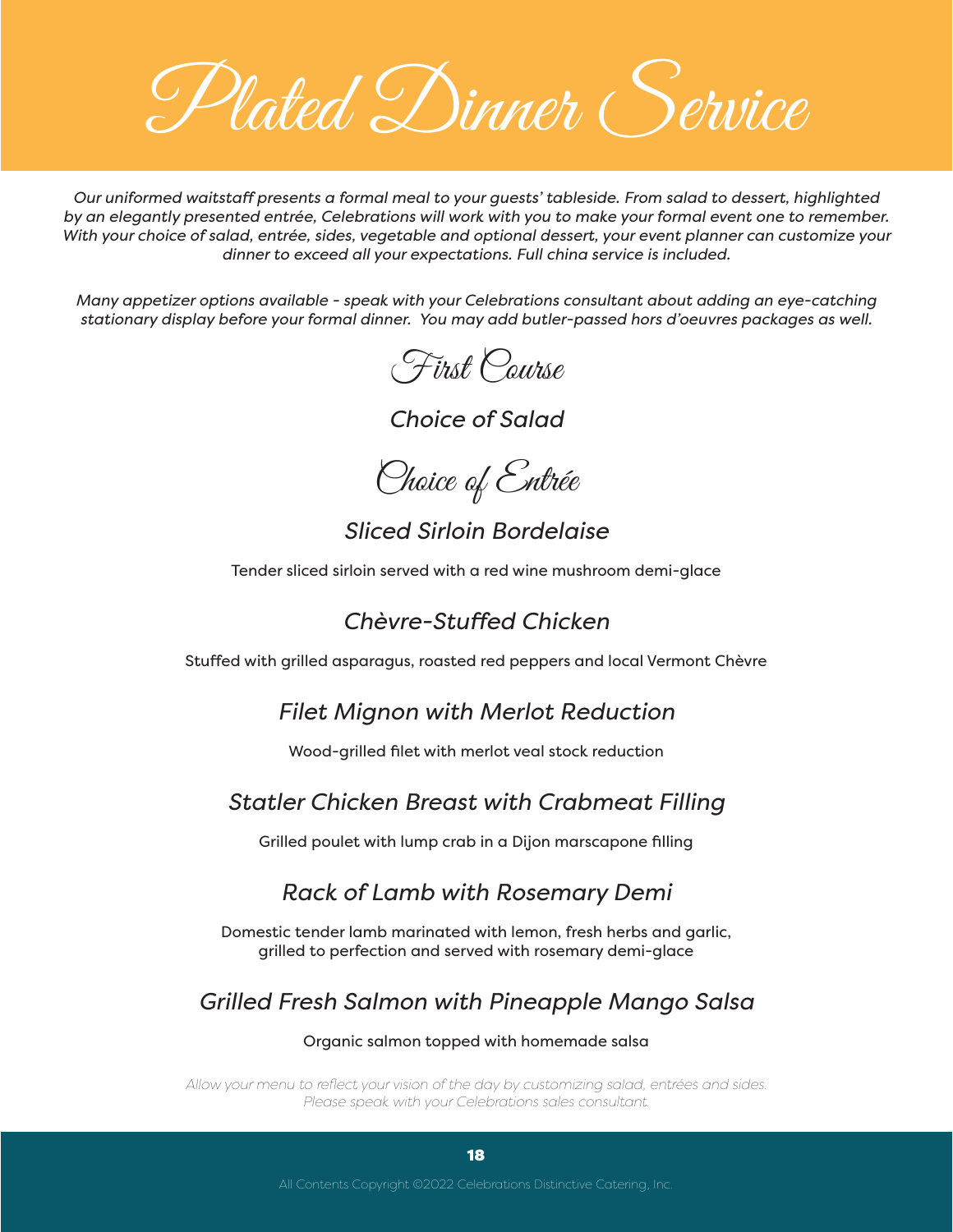Plated Dinner (Service

#### *Surf & Turf*

Tournedos of beef and baked stuffed jumbo shrimp

*\*Many other entrée options available.*

Sample Accompaniments

*Yukon Gold Potato Purée* 

Golden Yukon potatoes creamed together with milk and butter

## *Grilled Fresh Vegetables*

Tender asparagus, roasted red peppers and other seasonal fresh vegetables seasoned with cold pressed olive oil and Mediterranean sea salt, grilled al dente and served with a sweet and savory balsamic glaze

## *Artisan Breads and Rolls*

Fresh baked old world bread and roll assortment and creamery butter

*Check our "Accompaniments" pages for more ideas.*



#### *Client's Wedding Cake*

Cut, plated and served to order.

*Coffee, Tea and Decaf*

A full-bodied blend of Arabica coffee and fresh herbal teas

Starting at \$51.95 per person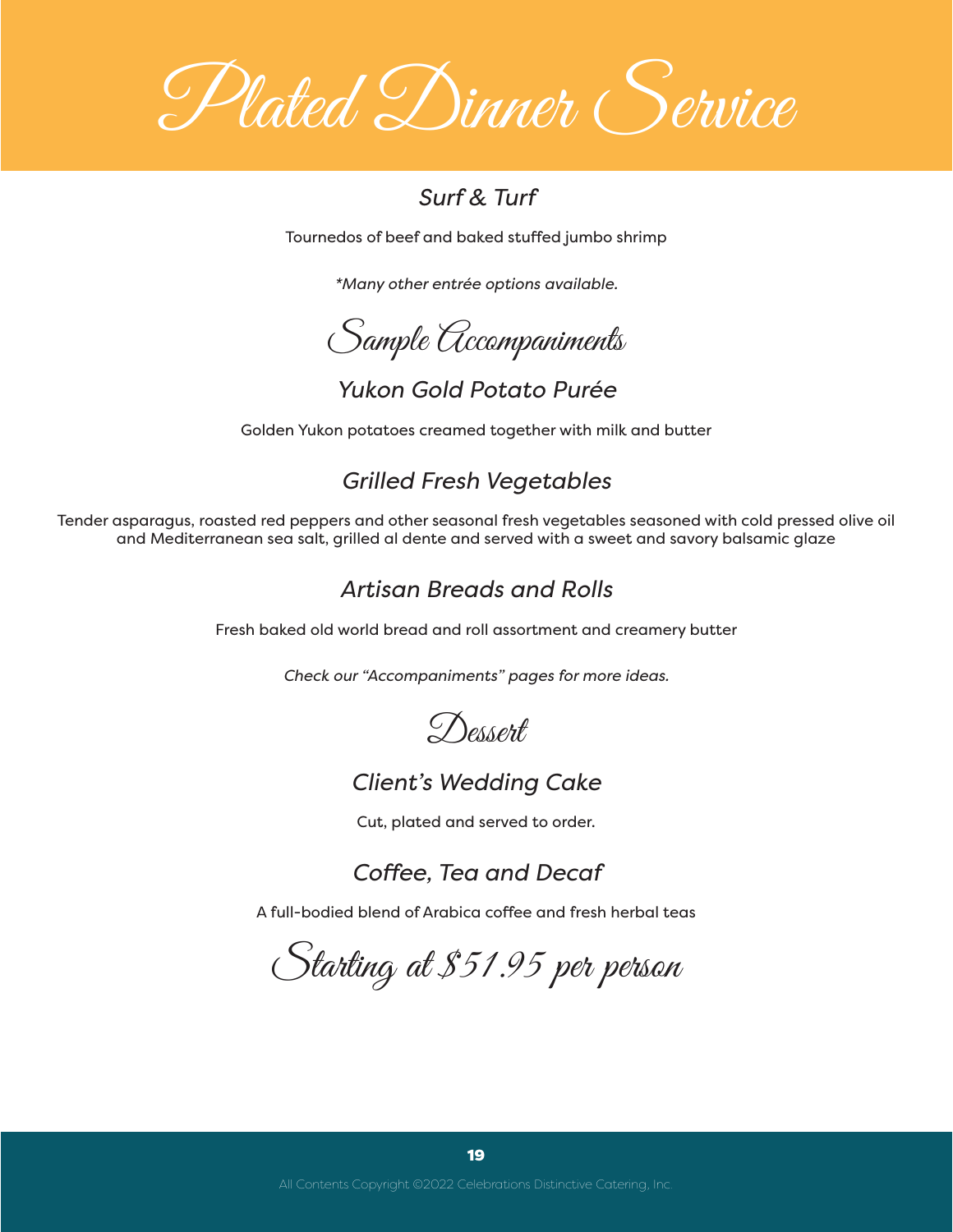Dinner Accompaniments

*Customize your menu with the following accompaniments, or speak with your sales consultant about creating a menu that is uniquely you.* 

Salads

Field Green

Fresh Garden

Caesar

Field Greens with Berries or Craisins

Mixed Greens with Mango Salsa Dressing

Wild Field Greens & Frisée

Greek

Brussels Sprout with Pumpkin Seeds

Caprese

Charred Corn and Arugula

Chop Salad

Baby Spinach with Bacon or Poppyseed Dressing

Spinach Salad with Maple Glazed Pecans, Goat Cheese and Berries

Antipasto Salad

Fattoush Salad

Lettuce Wedge with Maytag Blue Cheese

Mediterranean

Polynesian Baby Lettuce

Quinoa Spring Salad

Roasted Beet with Local Chèvre

Poached Pear and Manchego

Special Requests Welcomed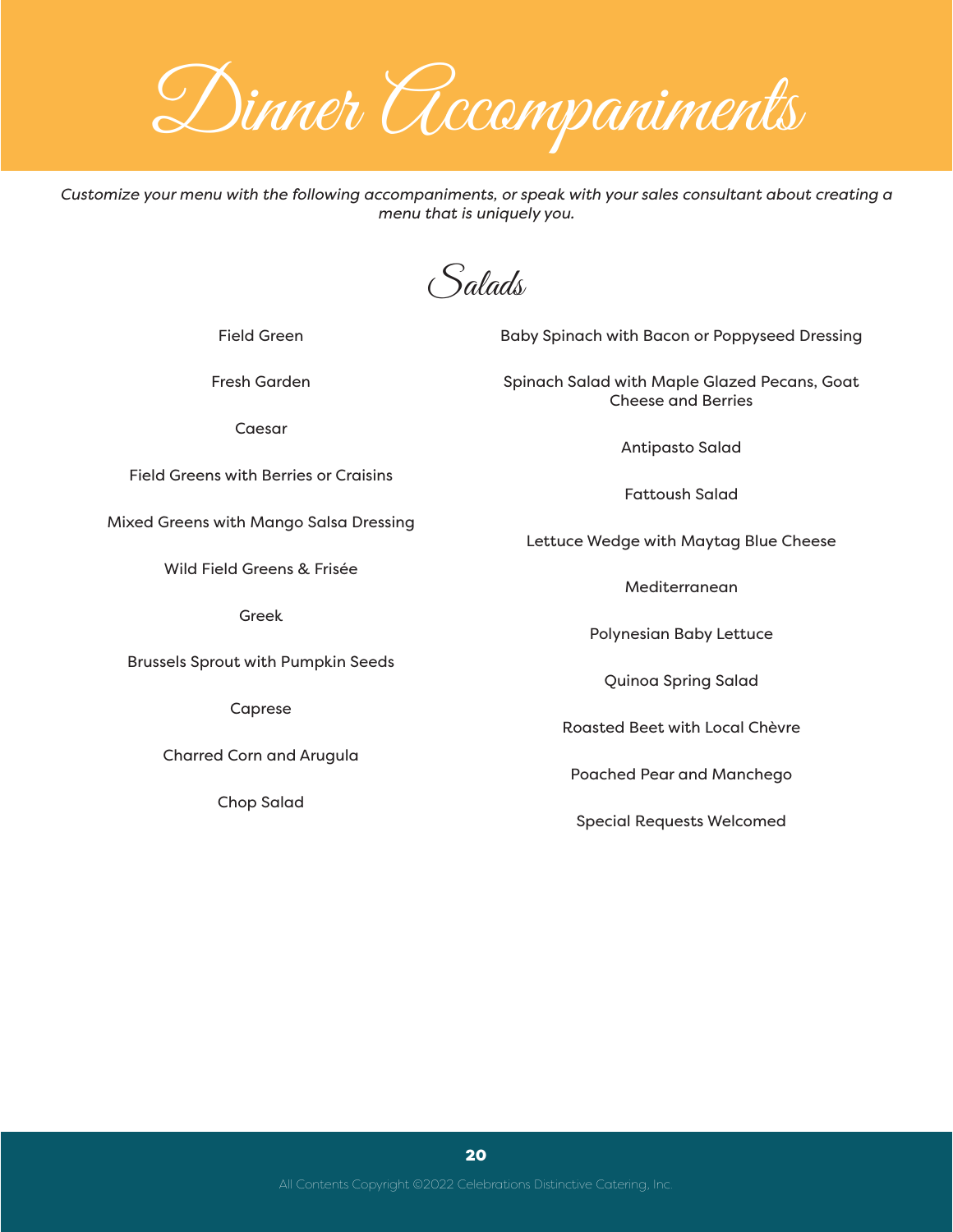Dinner Accompaniments

Vegetables

Roasted Vegetable Medley

Roasted Italian Vegetables

Tuscan Vegetable Medley

Vegetable Melange

Green Beans with Dill

Green Beans Almondine

Southern-style Green Beans

Corn on the Cob

Seasoned Corn

Ranchero Corn

Autumn Vegetable Roast

Turnip

Grilled Asparagus Asparagus Medley

Butternut Squash

Zucchini with Peppers and Onions

Vegetable Brochettes

Broccoli au Gratin

Honey-glazed Baby Carrots

Roasted Brussels Sprouts

Elotes

Portobello Napoleon

Roasted Tri-Colored Carrots

Special Requests Welcomed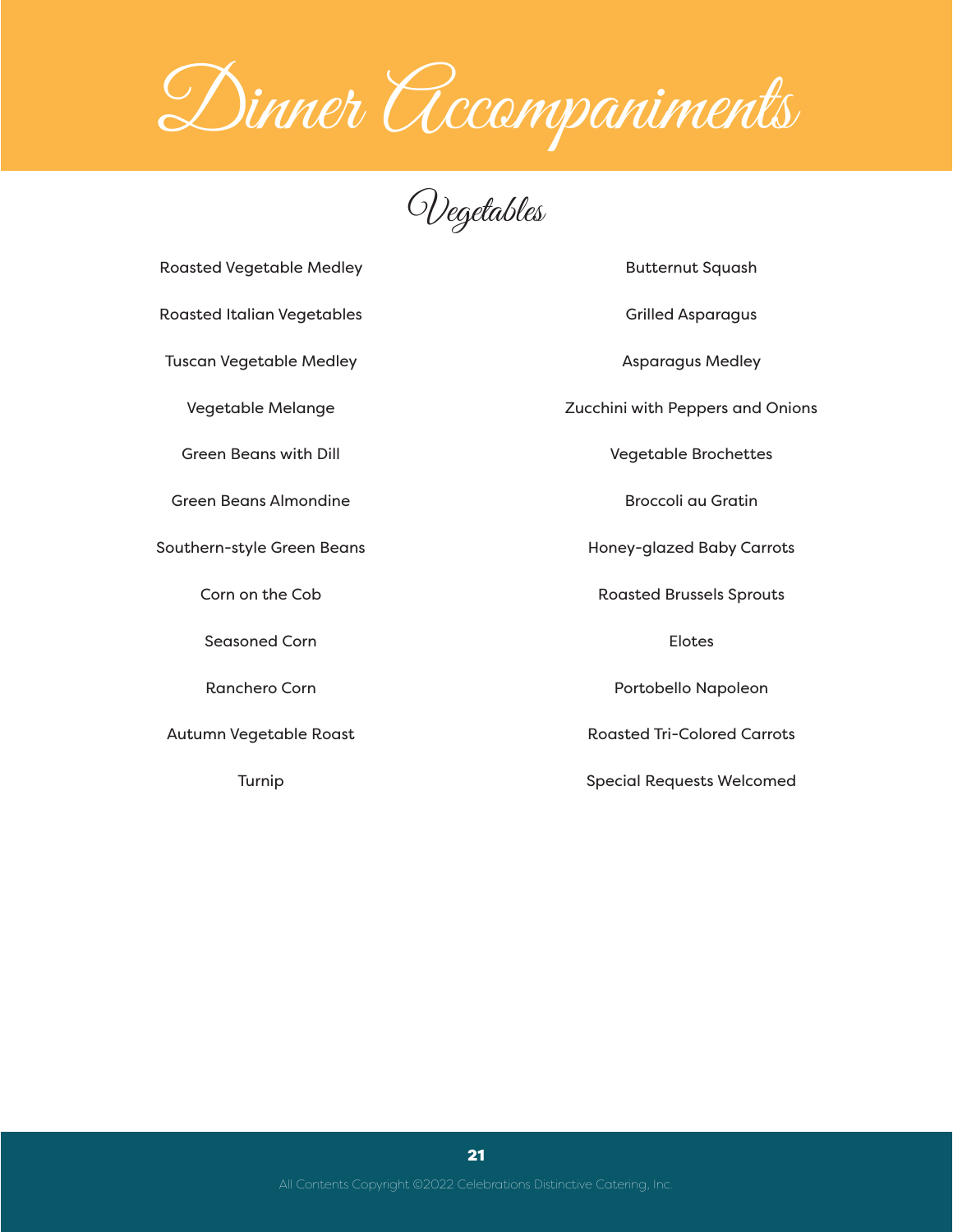

Pastas, Rices and Potatoes

| Tortellini Primavera Alfredo            | <b>Herbed Rice Pilaf</b>                      |
|-----------------------------------------|-----------------------------------------------|
| Pasta Pulito                            | <b>Rice Florentine</b>                        |
| <b>Mediterranean Couscous</b>           | <b>Spanish Rice</b>                           |
| <b>Ravioli Rustica</b>                  | <b>Citrus Mushroom Rice</b>                   |
| <b>Fresh Herb Buttered Noodles</b>      | Lime Cilantro Rice                            |
| Pasta Primavera Alfredo                 | <b>Tahitian Vegetable Rice</b>                |
| <b>Macaroni and Cheese</b>              | <b>Riso Milanese</b>                          |
| <b>Fusilli and Asparagus Limone</b>     | <b>Carmelized Rosemary Red Bliss Potatoes</b> |
| Ziti Blanco in Garlic Herb Butter       | <b>Mashed Potato</b>                          |
| Tortellini Tossed with Butternut Squash | <b>Delmonico Potatoes</b>                     |
| <b>Tortellini Fresco</b>                | Yukon Gold Potato Puree                       |
| <b>Butternut Squash Ravioli</b>         | <b>Fingerling Potatoes</b>                    |
| <b>Autumn Orecchiette</b>               | <b>Roasted Sweet Potatoes and Pineapple</b>   |
| <b>Wild Mushroom Ravioli</b>            | <b>Parsley Buttered Potatoes</b>              |
|                                         |                                               |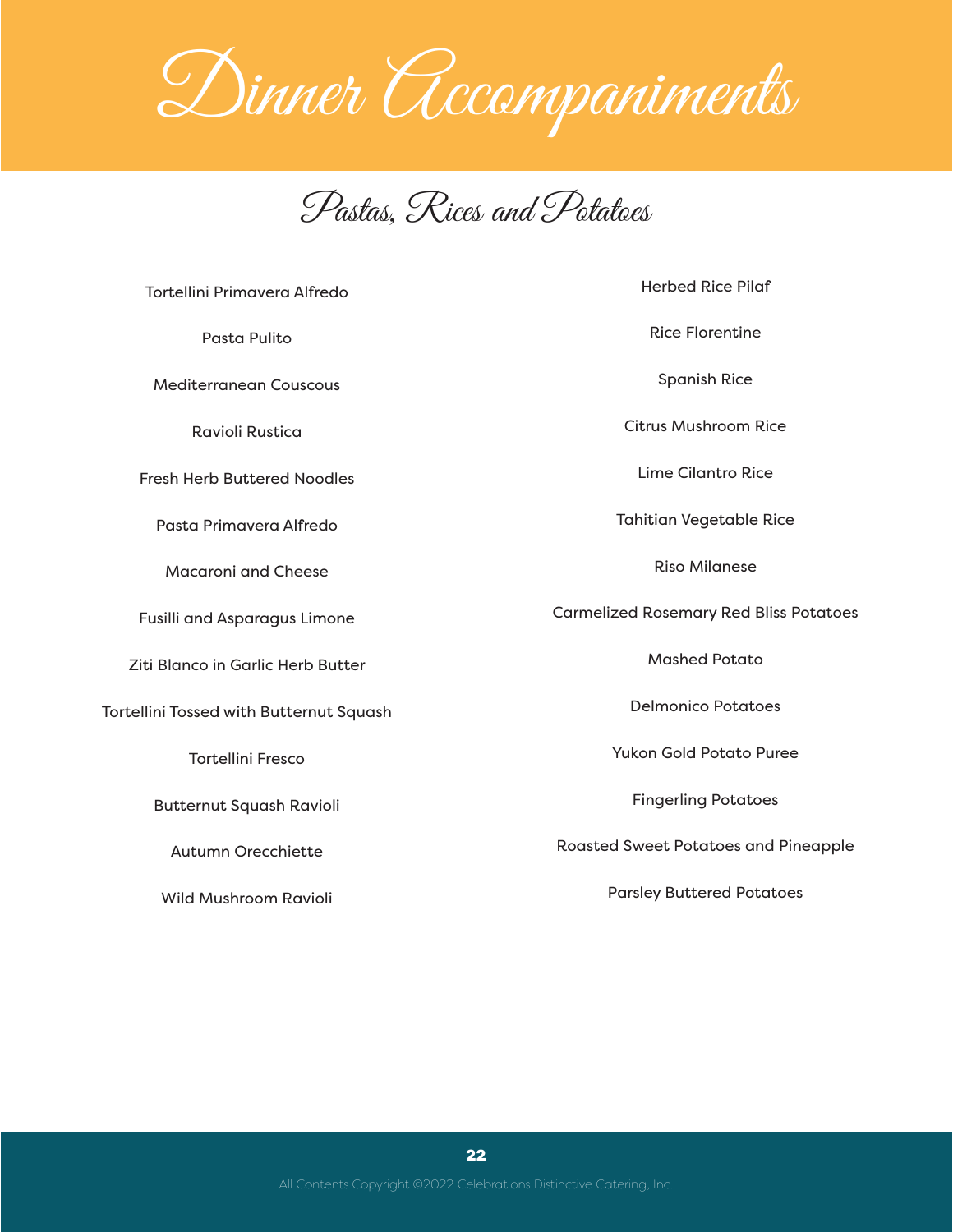Specialty Appetizer Tables

*We encourage you to create a reception to reflect your personal tastes. Mix and Match your favorites and allow our Chefs to create an array of unique hors d'oeuvres to provide your guests with a variety of scrumptious appetizers.*

*For brides and grooms, begin with our Wedding Packages for your reception dinner and your Celebrations consultant will guide you in selecting appetizers for the cocktail hour portion of your special day.* 

## *Charcuterie Table Display*

Natural wood boards displaying an elaborate assortment of salamis, sausages and smoked meats including imported and handcrafted Prosciutto Di Parma, coppa and salami. Accompanied with imported and local cheeses; fresh fruit; imported olive melange; grilled vegetables, crudité and aioli. Served with baguette slices, whole grain breads, crackers and and mustards.

## *Tapas Display Table*

Imported Manchego, Cabrales and other cheeses with crackers and artisan breads; deviled eggs with avocado piquant; fresh sliced fruit; crudité and dips; grilled marinated vegetables with dip; toasted Marcona almonds; herb-marinated olives and feta with preserved lemons; asparagus and melon wrapped in Serrano ham; marinated artichoke hearts with capers and garbanzo. Create-your-own bruschetta with custom toppings with roasted tomato, eggplant, and olive tapenades.

#### *Celebrations' Antipasti Display*

Imported cheeses, fresh sliced fruit, crudité, dips, hummus and tapenades, cocktail Stromboli, marinated grilled vegetables, tortellini, and whims of the chef, served with fresh artisan breads and crackers. Everything is arranged in a fancy free-flow table display, which will treat your guests to a feast for their taste buds and eyes.

## *Celebrations' Mezze Display*

Hummus, Tabouleh, Labneh; imported Mediterranean cheeses, fresh sliced fruit, crudité and dips, Zatar seasoned pita chips, crackers and artisan breads; grilled marinated vegetables; roasted tomato and eggplant dip, creamy garlic dip; herb-marinated olives and Feta; artichoke hearts with capers and garbanzo and preserved lemon, Dolmades, and other whims of the chef elegantly displayed for your guests' enjoyment.

#### *Assorted Cheese and Fresh Fruit Display with Vegetable Crudite*

A variety of imported cheeses and fresh seasonal fruits, elegantly arranged and served with artisan crackers. Crudite of fresh-cut vegetables attractively displayed and served with a homemade creamy dip.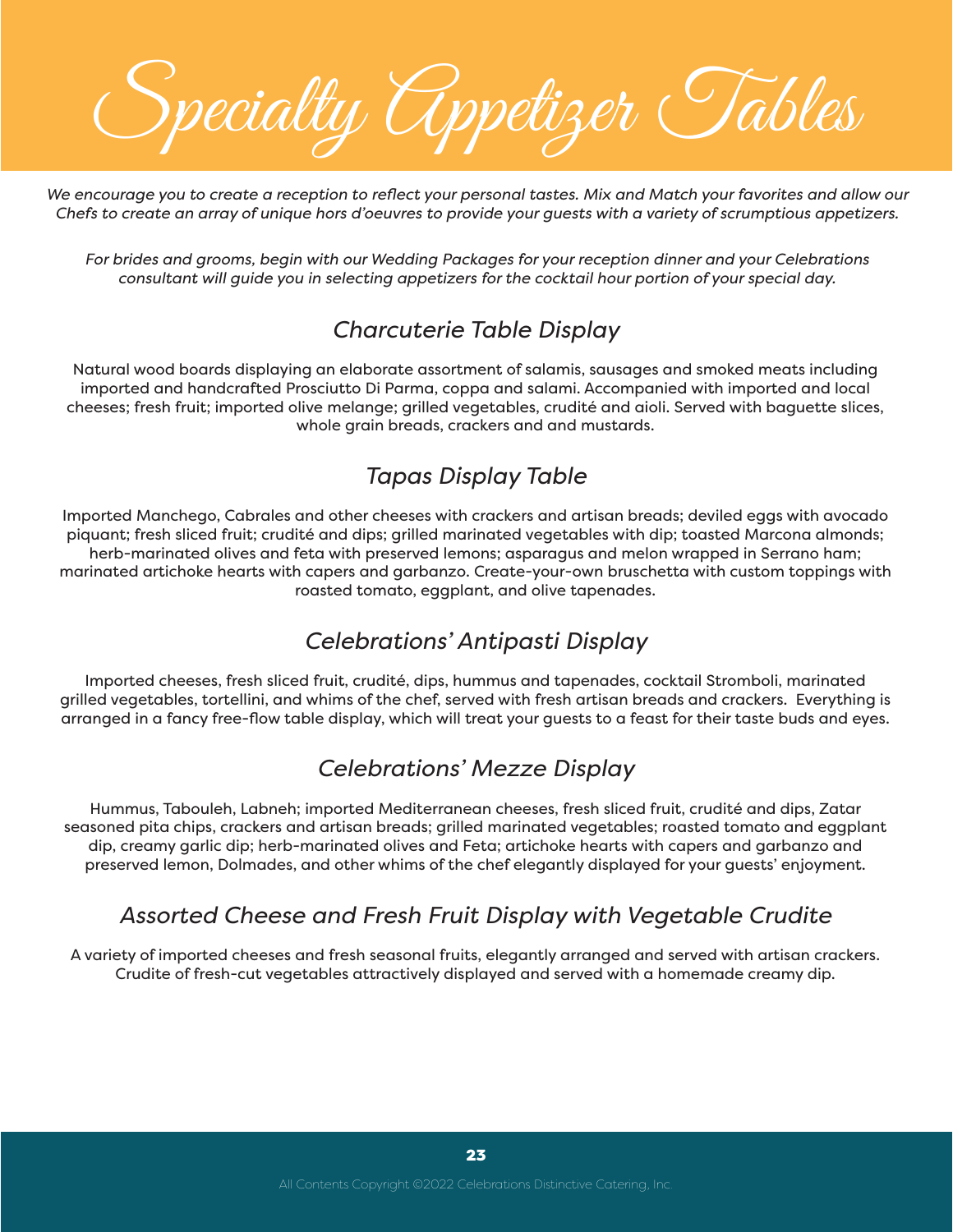Specialty Appetizer Tables

#### *Slider Bar*

Your choice of slow-smoked meats, including: our pulled pork, Houston dry rubbed brisket, barbecue chicken, meatballs, braised short rib and mini buns to make your own slider. Served with chipotle coleslaw and pickled red onions.

## *Mashed Potato Bar*

Red bliss potatoes mashed with milk and butter. Toppings on the side to include: steamed broccoli, chili, bacon, sour cream, extra butter, shredded cheddar and scallions.

## *Macaroni and Cheese Bar*

Homemade mac and cheese in a blend of cheeses. Toppings on the side to include: bacon, scallions, chopped tomatoes, hot sauce and fried onions.

## *Salad Martini Table*

Your choice of salads elegantly displayed in stemless martini glasses. Easy to eat, easy to carry.

*Caprese Salad Greek Salad Organic Field Green Salad Charred Corn and Arugula Salad Quinoa and Roasted Vegetable Salad*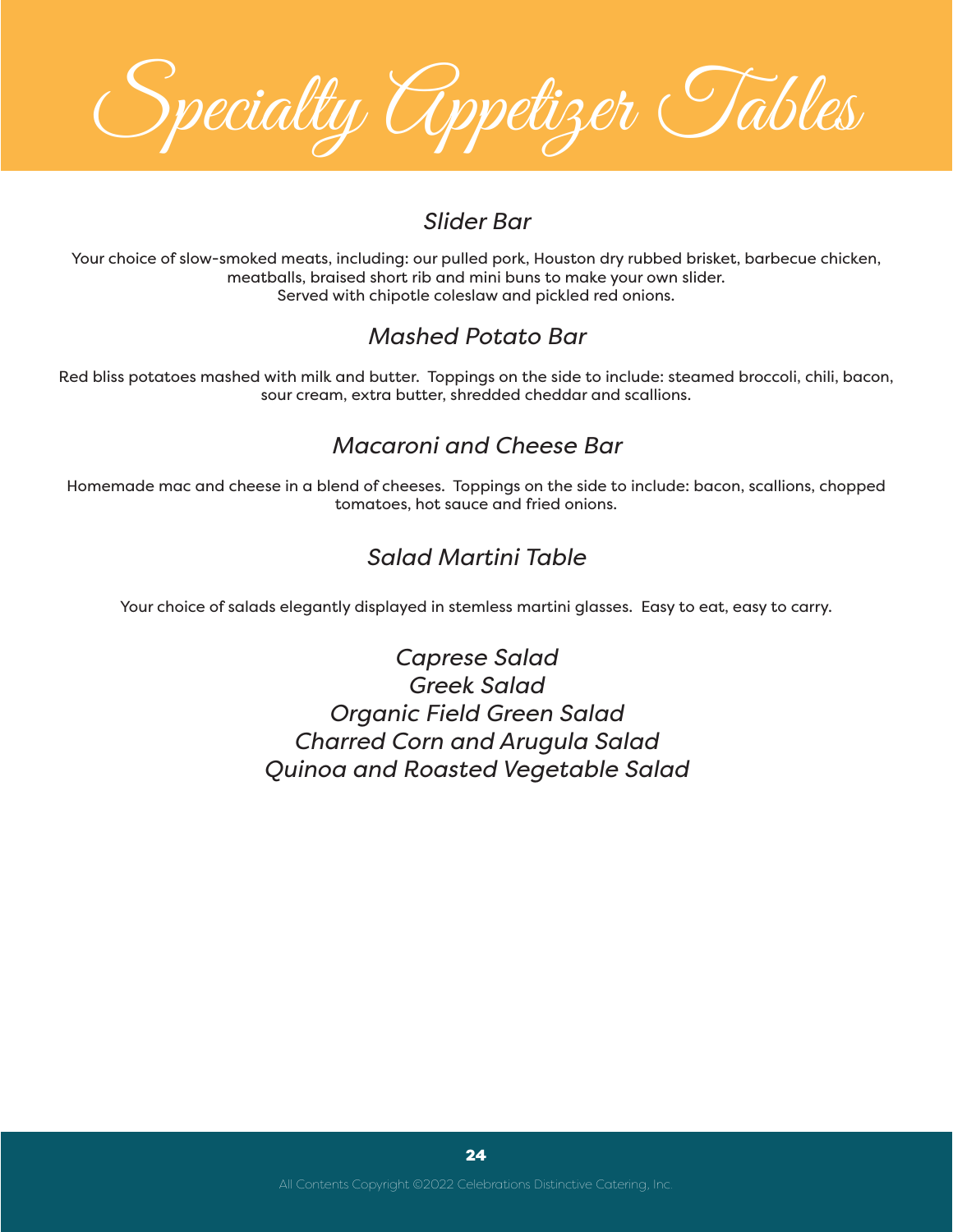Butler-Passed Packages

*Our Chefs have created balanced, innovative and popular appetizer packages. Work with your event consultant to add in your favorites!*

#### *Package #1*

#### *Sesame Chicken Skewers*

Marinated chicken with sesame seeds served on a bamboo skewer with sweet chili sauce

#### *Marinated Mozzarella, Fresh Basil and Tomato Skewer*

Grape tomatoes and fresh marinated mozzarella skewered together with fresh basil leaves

## *Crispy Vegetable Spring Rolls*

Fried rice paper rolls filled with shredded Asian vegetables served with a sweet chili sauce

#### *Spanakopita*

Flaky savories filled with traditional Greek filling of spinach, feta cheese, garlic and lemon zest

#### *Maine Coast Crab Cakes*

Fresh, local crabmeat mixed with eggs and seasoning, served with a spicy remoulade

#### *Sliced Tenderloin Crostini*

Tenderloin of beef with horseradish crème fraîche served on a baguette crostini

*Package #2*

#### *Beef Teriyaki Skewers*

Petite skewers of tender beef in our soy-citrus marinade

#### *Loaded Bruschetta*

Classic tomato, and fresh basil drizzled with aioli and balsamic glaze served on toasted slices of Tuscan bread

#### *Prosciutto Wrapped Dates*

Sweet dates, toasted almonds and savory Maytag blue cheese wrapped in prosciutto

#### *Andouille Sausage en Croute*

Flavorful authentic andouille marinated with whole grain mustard, baked in puff pastry

#### *Lamb Merguez Meatballs*

Savory lamb meatballs with the perfect amount of spice served with a yogurt mint dipping sauce

#### *Norwegian Smoked Salmon Canape*

Traditional smoked salmon served on a Danish rye and garnished with a tangy dill sauce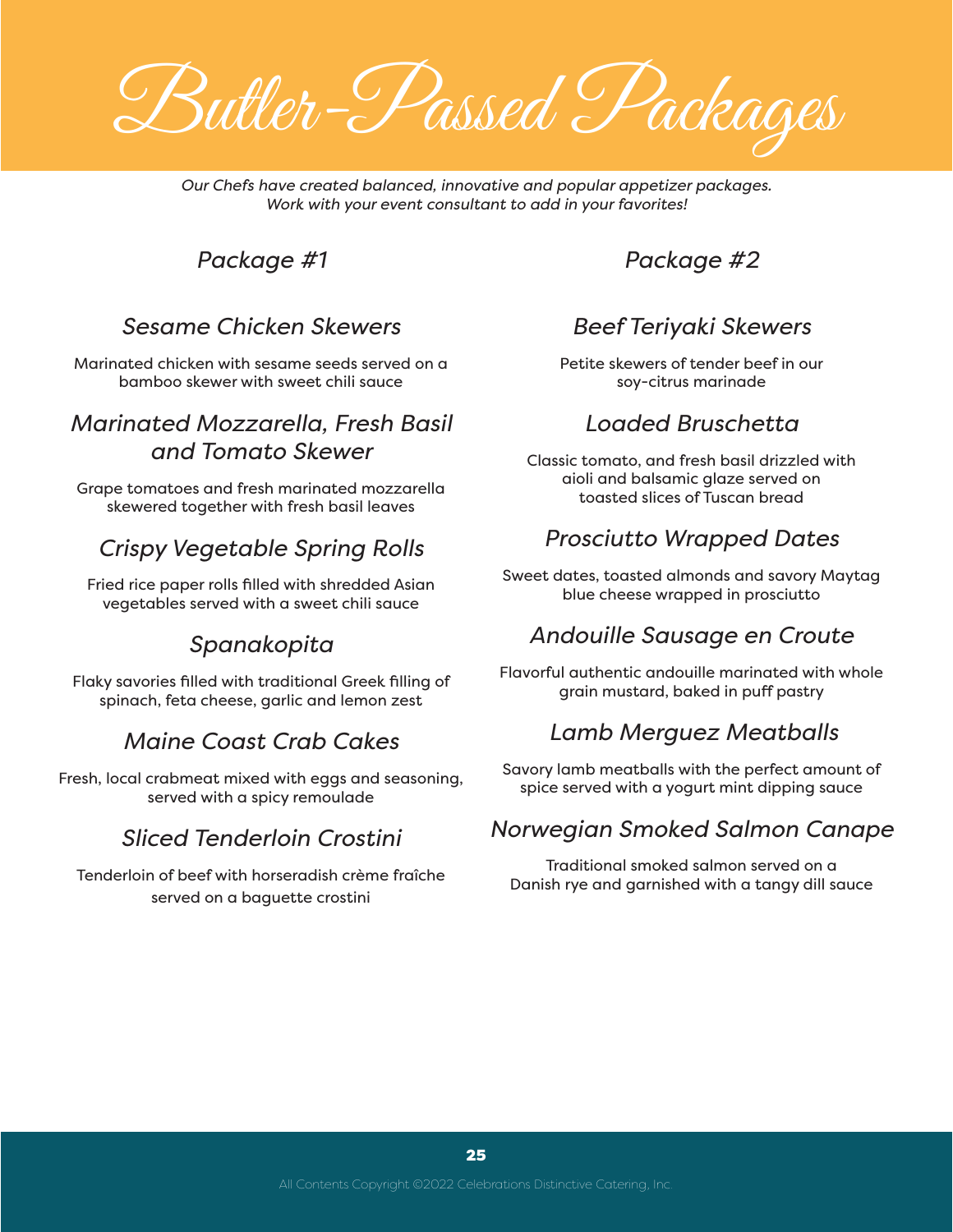Butler-Passed Packages

*Package #3*

## *Satay Chicken with Thai Peanut Sauce*

Tangy coconut-marinated chicken skewers served with a Thai peanut sauce

## *Mojo Pork Tostone*

Tasty mojo pork on a fried plantain with pickled onion and coriander crema

## *Crispy Vegetable Spring Rolls*

Fried rice paper rolls filled with shredded Asian vegetables served with a sweet chili sauce

#### *Leek Parmesan Bites*

Buttery pastry stuffed with a tasty parmesan leek filling

## *Portobello Puffs*

Balsamic roasted portobello mushroom duxelle wrapped in flaky pastry

## *Crabmeat Stuffed Mushroom Caps*

Mushrooms stuffed with a crabmeat, bread and cheese filling

## *Package #4*

## *Scallops Wrapped in Bacon*

Maine sea scallops wrapped and broiled in applewood smoked bacon

## *Kalbi Beef Brochettes*

Korean marinade makes these tender boneless beef shortribs delicious

## *Beef Gyoza*

Seasoned beef wrapped in a Korean style wrapper, pan-fried and served with a soy ginger sauce

#### *Parmesan Artichoke Hearts*

Artichoke hearts sautéed with Panko crumbs and Reggiano Parmesan, served with a lemon garlic dip

## *Korean Barbecue Rice Bowl*

Tender pork slow cooked in traditional Korean marinade served over sesame sticky rice

#### *Duck Confit with Balsamic Raspberries*

Pate au Choux puffs filled with savory duck confit drizzled with balsamic raspberry syrup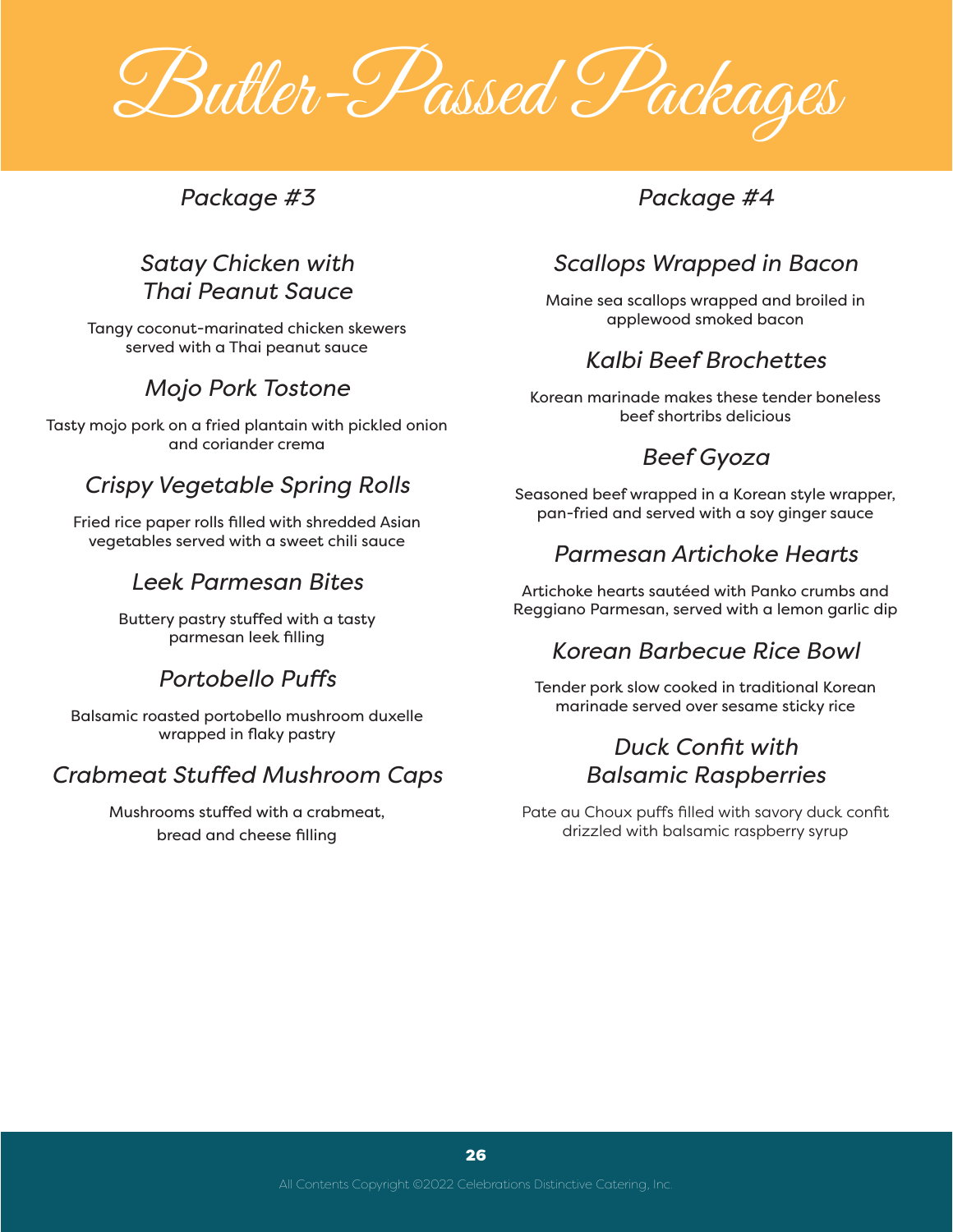Butler-Passed Packages

## *Package #5*

## *Chicken and Waffles*

This Southern classic features lightly breaded chicken breast fried golden brown, served on a bite-sized waffle and drizzled with maple syrup

#### *Mac and Cheese Bites*

Elbow macaroni smothered in a bubbling blend of cheeses, encrusted with Panko crumbs, then deep fried until golden brown

## *Pulled Pork Sliders*

Our home-smoked BBQ pulled pork topped with homemade coleslaw, served on mini brioche rolls

#### *Fried Pickles*

Dill pickle chips, lightly breaded and fried, served with chipotle ranch dipping sauce

## *Artisan Grilled Flatbreads*

Your choice of Classic Caprese, Poached Pear and Arugula or Buffalo Chicken bite-sized flatbread

## *Tomato Soup Shots*

Homemade tomato soup served with a sophisticated smoked Gouda and Muenster grilled cheese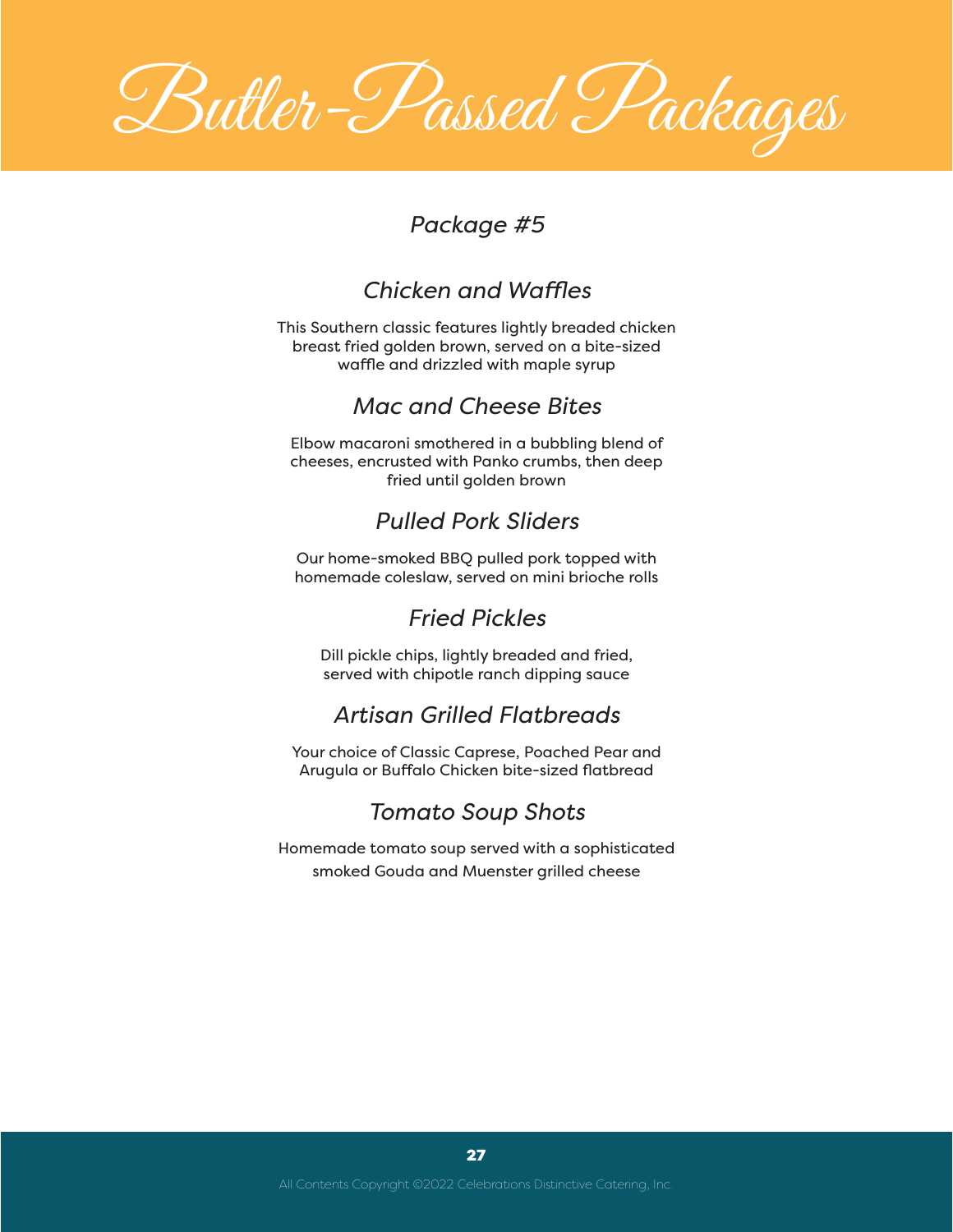Interactive Stations

*Made-to-order small plates prepared by our uniformed Chef right before your guests*

Sauté Station

#### *Zatar Salmon Medallions*

Organic Faroe Island salmon flash-sauteed and served over quinoa pilaf

#### *Seared Beef Tenderloin*

Grass-fed filet morsels in a wild mushroom Marsala sauce, served over fresh farro

#### *Shrimp Scampi*

Jumbo shrimp sautéed in garlic and herb infused butter, finished with a splash of white wine and served over farfalle

#### *Seared Pork Tenderloin*

Tender morsels of Korean marinated pork sautéed and served over sesame sticky rice

#### *Pan Seared Crab Cakes*

Seasoned lump crabmeat expertly seared and served with a spicy remoulade

Pasta Station

#### *Gemelli Pesto Pollo*

Italian herb marinated chicken breast and Gemelli pasta sautéed with bacon, caramelized onions and pesto, finished with grated Parmesan cheese.

#### *Penne Primavera Alfredo*

Penne pasta, creamy rich alfredo sauce tossed with fresh primavera vegatables.

#### *Wild Mushroom Farfalle*

Wild mushroom ragout and farfalle pasta sautéed in cold pressed olive oil, deglazed with a Marsala wine demiglace and fresh chives.

#### *Tortellini Fresco*

Roma tomatoes, tri color tortellini, sweet red peppers, and roasted garlic sautéed in cold pressed olive oil deglazed with white wine, finished with a chiffonade of fresh basil.

#### *Pasta Pulito*

Penne pasta tossed with cold pressed olive oil, fresh herbs, garlic, baby spinach, roasted red peppers, artichokes, mushrooms topped with fresh grated Parmesan cheese.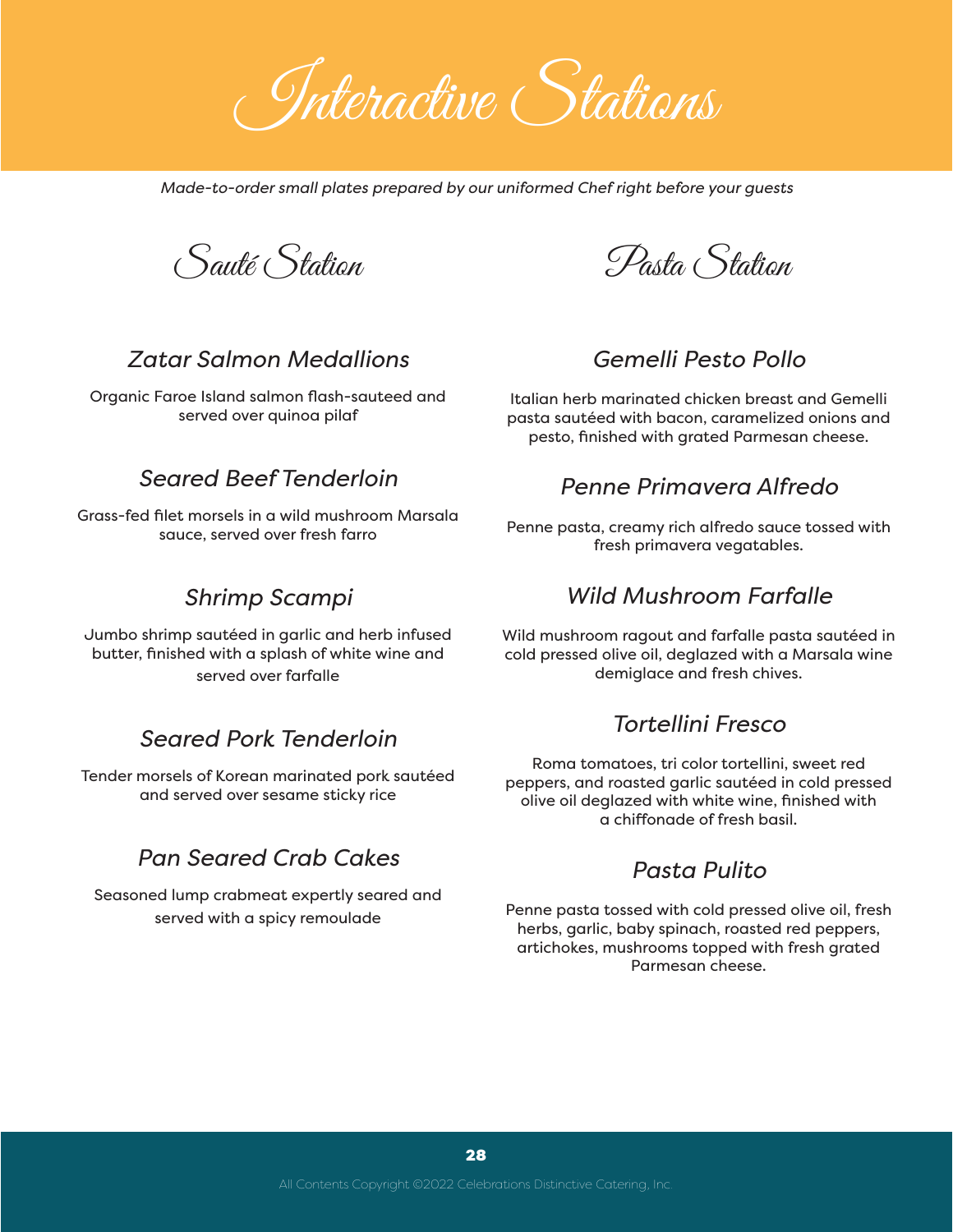Appetizer Carving Station

*Your custom menu can be enhanced with the addition of Celebrations' Chef's Carving Station. Guests are treated to a choice of three roasted meats and accompaniments. All the meats are chef-carved and served with breads for easy eating.* 

*Contact a Celebrations' sales consultant to help you choose an assortment of butler-passed and/or stationary displays of appetizers to complete your formal reception. We have provided a list of favorite hors d'oeuvres on the following pages.*

## *Chef's Carving Station Trio*

*Marinated Strip Sirloin*

*Roast Pork Loin*

Tender sirloin seasoned with garlic, salt and pepper, slow cooked and served medium rare with horseradish crème fraîche

Lean roast pork loin, served with an apple chutney

#### *Rosemary Brined Turkey Breast*

Moist and tender roasted breast of turkey, served with cranberry remoulade

## *Carving Station Enhancements*

Talk to your sales consultant about customizing your Carving Station. See below for some examples.

#### *Skirt Steak Roulade*

Flattened skirt steak rolled with fresh basil leaves, roasted red peppers and a Parmesan filling, sliced diagonally for a colorful, flavorful presentation

## *Filet Mignon*

The most tender of all meats

## *Leg of Lamb*

Rosemary, garlic, black pepper, Dijon mustard and red wine make an outstanding marinade for this succulent roast.

## *Herb-Encrusted Salmon*

Whole sides of Eastern salmon coated with fresh herbs and lemon.

## *Baked Virginia Ham*

Classic Pit style ham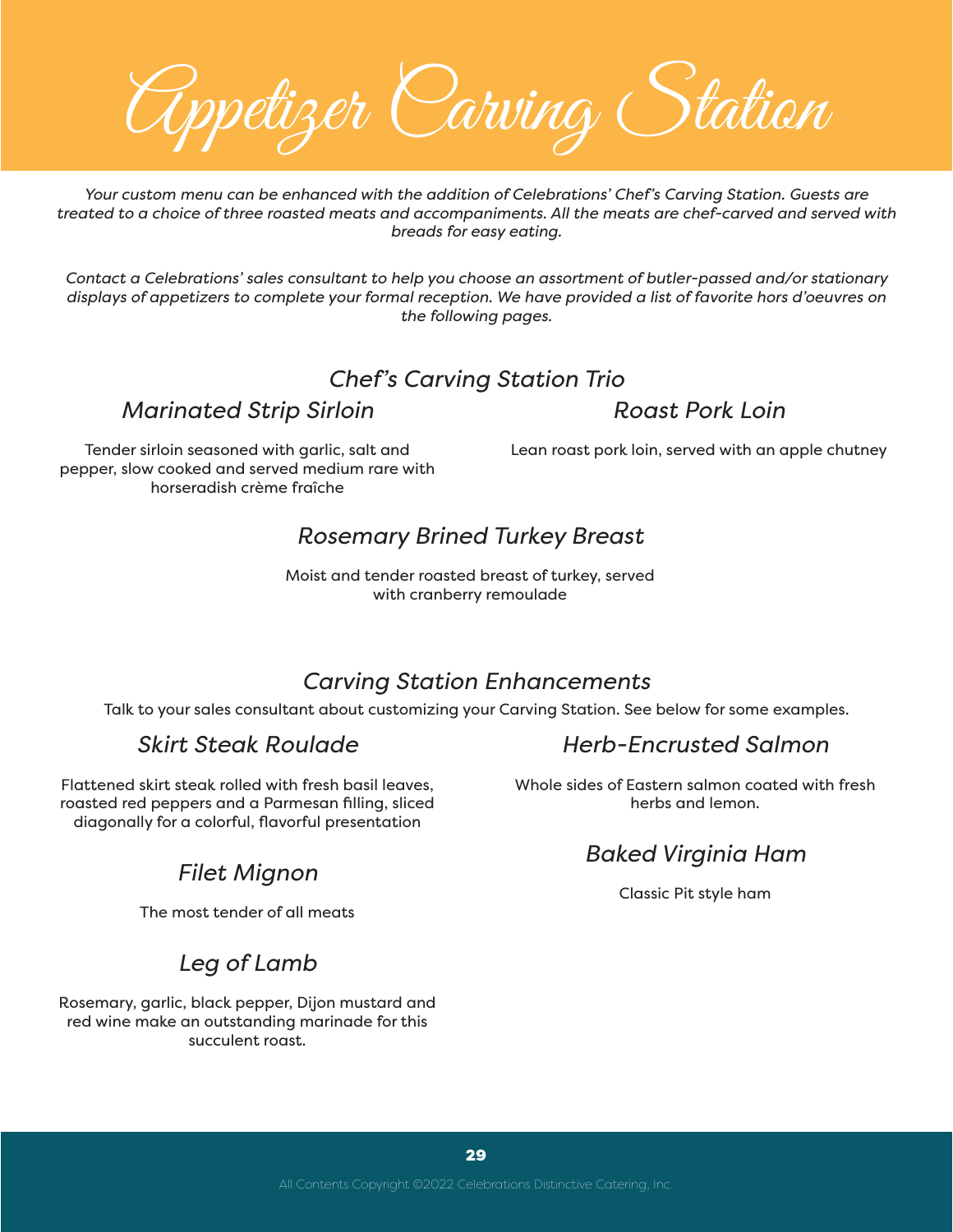Hors d'Oeuvres

*Because of our many Chef creations and unlimited variety of hors d'oeuvres and appetizers, we have provided a partial list of our more popular items. You will find four groupings to choose from: chilled or warmed stationary appetizers and chilled or warmed butler-passed appetizers. Feel free to select from these lists; or better yet, contact a Celebrations sales consultant and let us design a reception around your tastes.*

## *Chilled Stationary Appetizers*

Melon or Asparagus Wrapped in Prosciutto

Deviled Eggs

Marinated Mozzarella, Fresh Basil and Tomato Wraps

Skewered Tortellini with Lemon-Roasted Garlic/Parmesan Dip

Hummus with Syrian Bread Wedges

Celebrations' Pâté de Maison

Mini Gourmet Croissants

Goat Cheese, Sun-dried Tomato and Pesto on Crostini

Shrimp Cocktail

Traditional Smoked Salmon Display

Assorted Sushi Maki

Tapenade Trio & Assorted Breads and Crostini

Homemade Guacamole & Tortilla Chips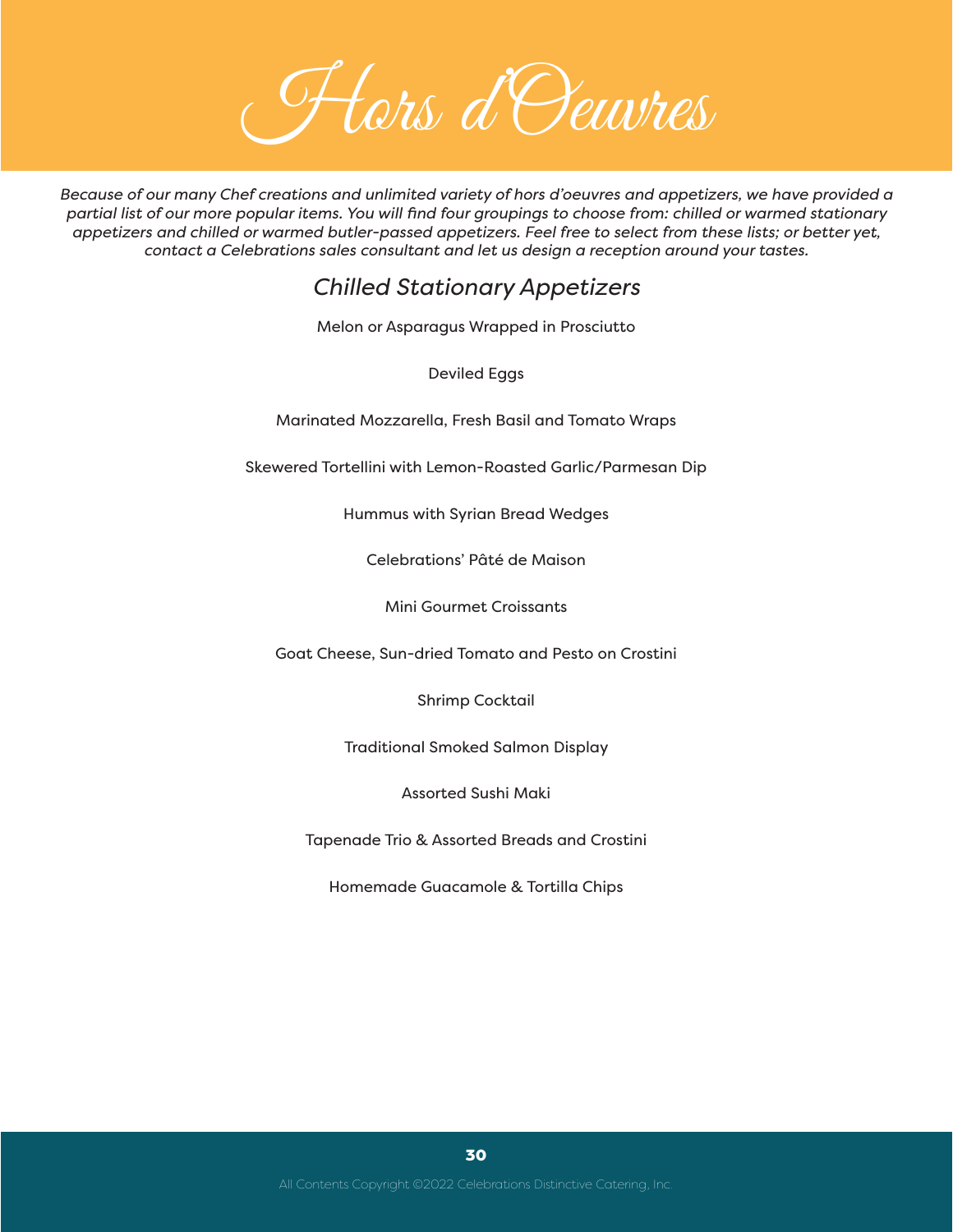Warmed Stationary Appetizers

#### Artichoke Parmesan Dip and Crackers

Eight-layer Mexican Dip and Tortilla Chips

Hot Crabmeat Dip and Crackers

Swedish Meatballs

Italian Meatballs

Sweet and Sour Meatballs

Buffalo Chicken Dip with Crackers, Carrots and Celery Sticks

Creamy Spinach Artichoke Dip with Crackers

Queso Dip with Tortilla Chips

Shrimp & Lobster Dip with Assorted Crackers and Artisan Breads

Cocktail-Sized Stromboli Board

Chicken Morsels in Ranchero Sauce

Crispy Vegetable Spring Rolls with Sweet Chili Sauce

Savory Gorgonzola and Spinach Pâté with Crostini

Pulled Pork Sliders

Smoked Brisket Sliders

BBQ Chicken Sliders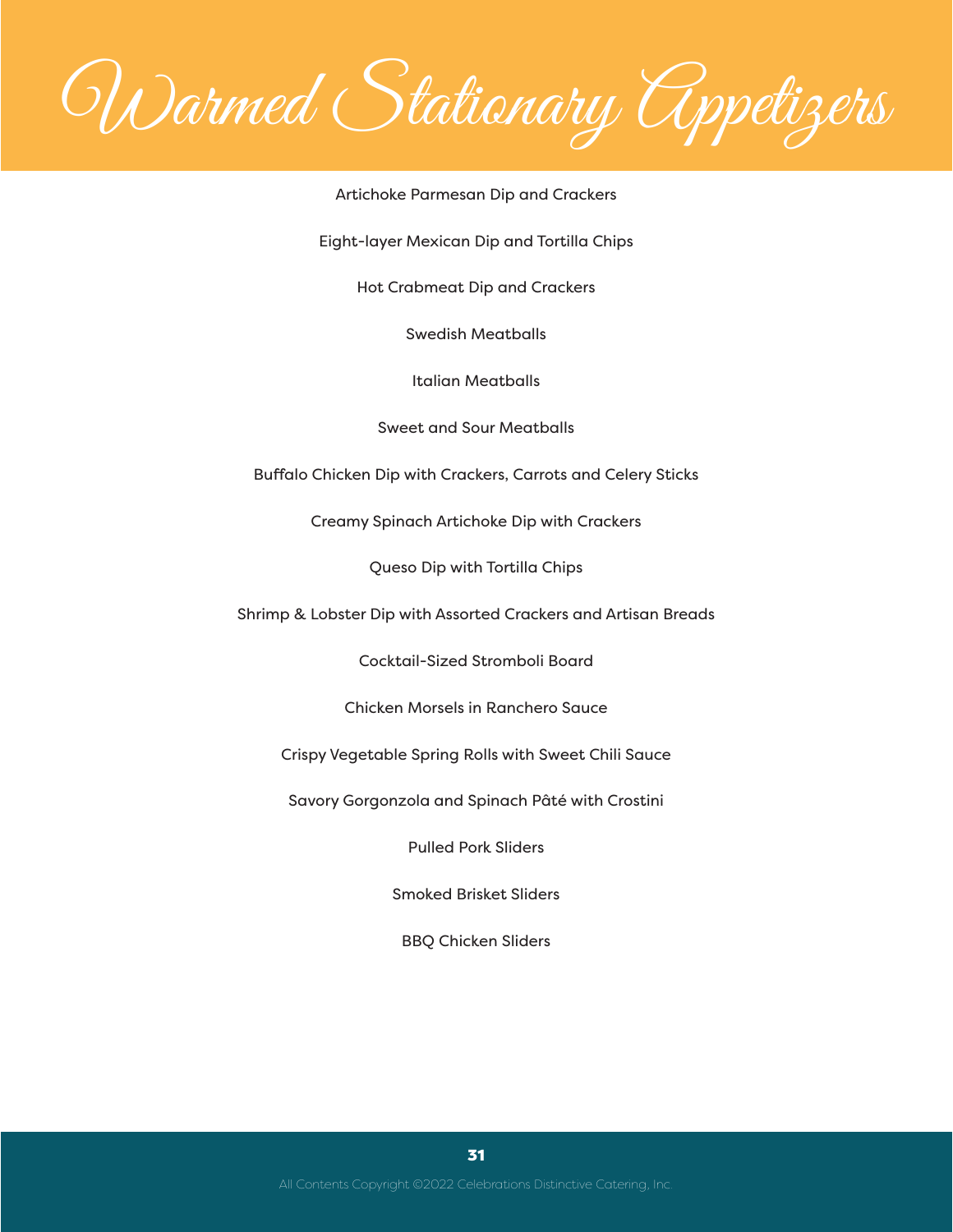Chilled Butler-Passed Appetizers

Melon or Asparagus Wrapped in Prosciutto Marinated Mozzarella, Fresh Basil and Tomato Wraps Skewered Tortellini with Lemon-Roasted Garlic/Parmesan Dip Watermelon and Feta Canapes with Toasted Sesame Seeds Fresh Tuna or Salmon Tartar Roasted Beet and Truffled Goat Cheese Tartlet Hoisin Duck Summer Roll with Napa Cabbage and Scallion Grilled Tuna Taco on Corn Chip with Guacamole and Pico De Gallo Shrimp Cocktail Chile Chicken with Guacamole on a Blue Corn Chip Goat Cheese & Pine Nut Tartlets Sesame Wontons with Seared Tuna & Wasabi Cream Lump Crabmeat Tartlets with Pico de Gallo and Guacamole Roasted Beet Hummus on Naan Bread Peppered Seared Tuna Loin served on a Risotto Cake topped with Soy Reduction Chilled Gazpacho Shooters

Avocado Tartare

Green and Black Olive Tapenade served on Crostini topped with Crumbled Feta Cheese and Microgreens

Ceviche Duet